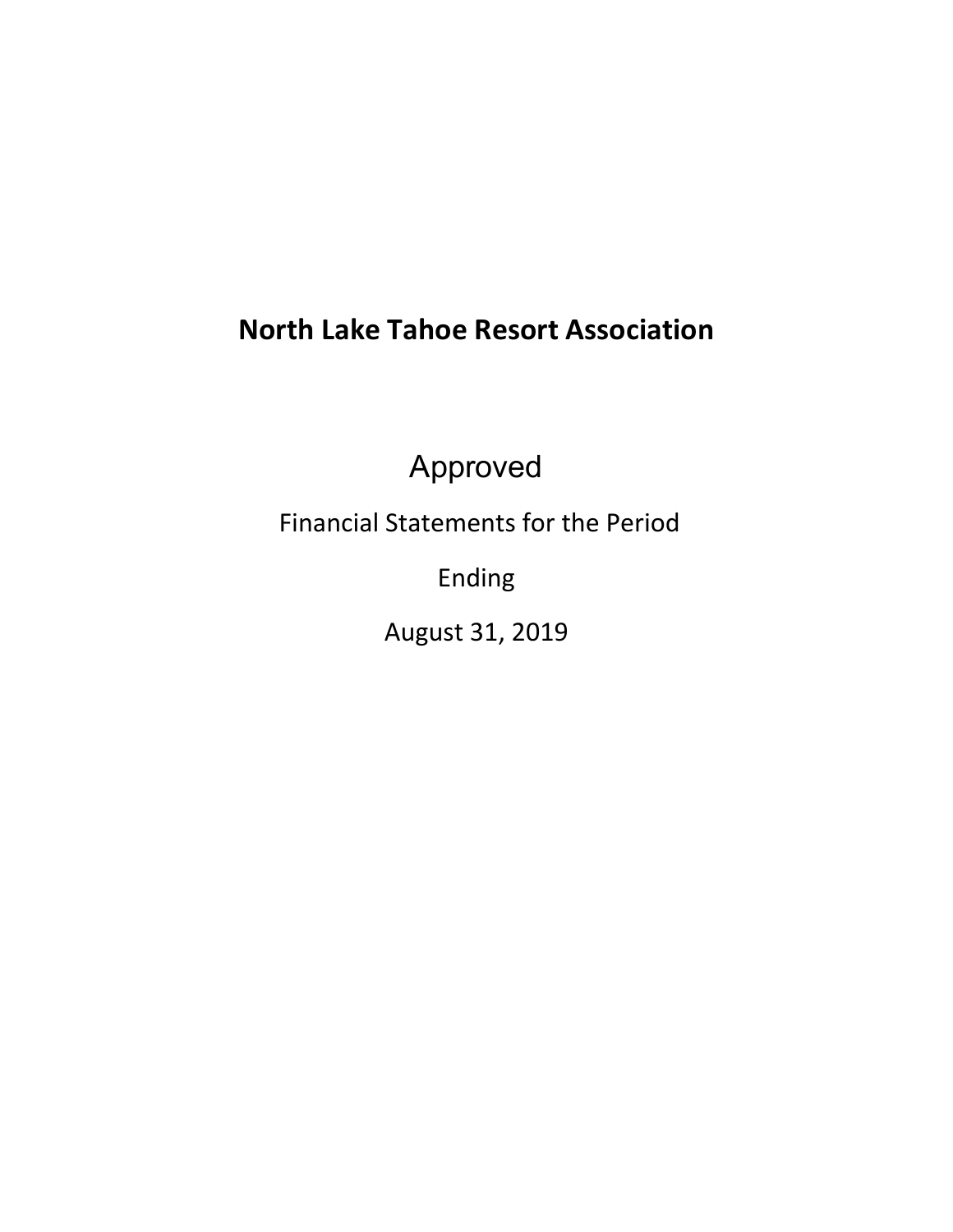**Accrual Basis**

## **North Lake Tahoe Resort Association Balance Sheet**

 **As of August 31, 2019**

| <b>ASSETS</b><br><b>Current Assets</b><br><b>Checking/Savings</b><br>365<br>469<br>1001-00 $\cdot$ Petty Cash<br>(104)<br>(22%)<br>116<br>806,035<br>(76%)<br>332,281<br>1003-00 · Cash - Operations BOTW #6712<br>193,335<br>(612, 700)<br>8,693<br>1007-00 · Cash - Payroll BOTW #7421<br>7,920<br>(773)<br>(9%)<br>11,572<br>76<br>0%<br>50,257<br>50,244<br>1008-00 · Marketing Reserve - Plumas<br>50,181<br>202<br>0%<br>1009-00 · Cash Flow Reserve - Plumas<br>100,685<br>100,483<br>100,650<br>0<br>0%<br>1071-00 · Payroll Reserves BOTW #8163<br>29,582<br>29,582<br>29,582<br>1080-00 · Special Events BOTW #1626<br>133,988<br>78,611<br>55,377<br>70%<br>138,243<br>10950 · Cash in Drawer<br>281<br>207<br>74<br>36%<br>1,678<br><b>Total Checking/Savings</b><br>516,413<br>1,074,261<br>(557, 848)<br>(52%)<br>664,366<br><b>Accounts Receivable</b><br>11,326<br>1200-00 Quickbooks Accounts Receivable<br>29,614<br>(18, 288)<br>(62%)<br>24,817<br>95%<br>$1290-00 \cdot A/R - TOT$<br>555,024<br>285,313<br>269,711<br>57,504<br>314,927<br>80%<br>82,321<br><b>Total Accounts Receivable</b><br>566,350<br>251,423<br><b>Other Current Assets</b><br>99<br>$1200-99 \cdot AR$ Other<br>(41)<br>140<br>341%<br>10<br>1201-00 · Member Accounts Receivable<br>1201-01 · Member AR - Member Dues<br>12,245<br>15,305<br>(3,060)<br>(20%)<br>2,720<br>1,700<br>0<br>1201-03 · Member AR - Other<br>1,700<br>100%<br>3,745<br>1201-00 · Member Accounts Receivable - Other<br>0<br>1,730<br>$(100\%)$<br>0<br>(1,730)<br>Total 1201-00 · Member Accounts Receivable<br>13,945<br>17,035<br>(3,090)<br>(18%)<br>6,465<br>1201-02 · Allowance for Doubtful Accounts<br>(2, 775)<br>(2,500)<br>(275)<br>$(11\%)$<br>12100 · Inventory Asset<br>25300 · Gift Cards Outstanding<br>15<br>0<br>15<br>100%<br>15<br>22,015<br>12100 · Inventory Asset - Other<br>22,475<br>25,741<br>(3,266)<br>(13%)<br>Total 12100 · Inventory Asset<br>22,490<br>25,741<br>(3,251)<br>(13%)<br>22,030<br>1299 · Receivable from NLTMC<br>12,375<br>24<br>12,351<br>51,463%<br>15,703<br>1,250<br>0%<br>1,250<br>0<br>1,250<br>1490-00 · Security Deposits<br><b>Total Other Current Assets</b><br>47,384<br>5,875<br>14%<br>43,871<br>41,509<br><b>Total Current Assets</b><br>1,430,697<br>(21%)<br>1,130,147<br>(300, 550)<br>790,558<br><b>Fixed Assets</b><br>1700-00 · Furniture & Fixtures<br>68,768<br>45,289<br>(23, 479)<br>(34%)<br>45,289<br>34%<br>1701-00 · Accum. Depr. - Furn & Fix<br>(45, 289)<br>(68, 768)<br>23,479<br>(45, 289)<br>1740-00 · Computer Equipment<br>4,270<br>8,436<br>(4, 166)<br>(49%)<br>4,270<br>1741-00 · Accum. Depr. - Computer Equip<br>49%<br>(4,269)<br>4,166<br>(4,269)<br>(8, 435)<br>1750-00 · Computer Software<br>20,493<br>21,520<br>(1,027)<br>(5%)<br>20,493<br>1751-00 · Accum. Amort. - Software<br>(19, 321)<br>(543)<br>(3%)<br>(19,085)<br>(18, 778)<br>0%<br>1770-00 · Leasehold Improvements<br>24,284<br>24,284<br>0<br>24,284<br>0%<br>1771-00 · Accum. Amort - Leasehold Impr<br>(24, 284)<br>(24, 284)<br>0<br>(24, 284)<br><b>Total Fixed Assets</b><br>1,173<br>2,743<br>(1,570)<br>(57%)<br>1,409<br><b>Other Assets</b><br>1400-00 · Prepaid Expenses<br>1410-00 · Prepaid Insurance<br>74%<br>15,306<br>8,794<br>6,512<br>14,312<br>1430-00 · Prepaid 1st Class Postage<br>100<br>1,000<br>(900)<br>$(90\%)$<br>100<br>1400-00 · Prepaid Expenses - Other<br>3,847<br>15,089<br>(11, 242)<br>(75%)<br>3,964 | Aug 31, 19 | Aug 31, 18 | \$ Change | % Change | Jun 30, 19 |
|------------------------------------------------------------------------------------------------------------------------------------------------------------------------------------------------------------------------------------------------------------------------------------------------------------------------------------------------------------------------------------------------------------------------------------------------------------------------------------------------------------------------------------------------------------------------------------------------------------------------------------------------------------------------------------------------------------------------------------------------------------------------------------------------------------------------------------------------------------------------------------------------------------------------------------------------------------------------------------------------------------------------------------------------------------------------------------------------------------------------------------------------------------------------------------------------------------------------------------------------------------------------------------------------------------------------------------------------------------------------------------------------------------------------------------------------------------------------------------------------------------------------------------------------------------------------------------------------------------------------------------------------------------------------------------------------------------------------------------------------------------------------------------------------------------------------------------------------------------------------------------------------------------------------------------------------------------------------------------------------------------------------------------------------------------------------------------------------------------------------------------------------------------------------------------------------------------------------------------------------------------------------------------------------------------------------------------------------------------------------------------------------------------------------------------------------------------------------------------------------------------------------------------------------------------------------------------------------------------------------------------------------------------------------------------------------------------------------------------------------------------------------------------------------------------------------------------------------------------------------------------------------------------------------------------------------------------------------------------------------------------------------------------------------------------------------------------------------------------------------------------------------------------------------------------------------------------------------------------------------------------------------------------------------------------------------------------------------------------------------------------------------------------------------------------------------------------------------------|------------|------------|-----------|----------|------------|
|                                                                                                                                                                                                                                                                                                                                                                                                                                                                                                                                                                                                                                                                                                                                                                                                                                                                                                                                                                                                                                                                                                                                                                                                                                                                                                                                                                                                                                                                                                                                                                                                                                                                                                                                                                                                                                                                                                                                                                                                                                                                                                                                                                                                                                                                                                                                                                                                                                                                                                                                                                                                                                                                                                                                                                                                                                                                                                                                                                                                                                                                                                                                                                                                                                                                                                                                                                                                                                                                              |            |            |           |          |            |
|                                                                                                                                                                                                                                                                                                                                                                                                                                                                                                                                                                                                                                                                                                                                                                                                                                                                                                                                                                                                                                                                                                                                                                                                                                                                                                                                                                                                                                                                                                                                                                                                                                                                                                                                                                                                                                                                                                                                                                                                                                                                                                                                                                                                                                                                                                                                                                                                                                                                                                                                                                                                                                                                                                                                                                                                                                                                                                                                                                                                                                                                                                                                                                                                                                                                                                                                                                                                                                                                              |            |            |           |          |            |
|                                                                                                                                                                                                                                                                                                                                                                                                                                                                                                                                                                                                                                                                                                                                                                                                                                                                                                                                                                                                                                                                                                                                                                                                                                                                                                                                                                                                                                                                                                                                                                                                                                                                                                                                                                                                                                                                                                                                                                                                                                                                                                                                                                                                                                                                                                                                                                                                                                                                                                                                                                                                                                                                                                                                                                                                                                                                                                                                                                                                                                                                                                                                                                                                                                                                                                                                                                                                                                                                              |            |            |           |          |            |
|                                                                                                                                                                                                                                                                                                                                                                                                                                                                                                                                                                                                                                                                                                                                                                                                                                                                                                                                                                                                                                                                                                                                                                                                                                                                                                                                                                                                                                                                                                                                                                                                                                                                                                                                                                                                                                                                                                                                                                                                                                                                                                                                                                                                                                                                                                                                                                                                                                                                                                                                                                                                                                                                                                                                                                                                                                                                                                                                                                                                                                                                                                                                                                                                                                                                                                                                                                                                                                                                              |            |            |           |          |            |
|                                                                                                                                                                                                                                                                                                                                                                                                                                                                                                                                                                                                                                                                                                                                                                                                                                                                                                                                                                                                                                                                                                                                                                                                                                                                                                                                                                                                                                                                                                                                                                                                                                                                                                                                                                                                                                                                                                                                                                                                                                                                                                                                                                                                                                                                                                                                                                                                                                                                                                                                                                                                                                                                                                                                                                                                                                                                                                                                                                                                                                                                                                                                                                                                                                                                                                                                                                                                                                                                              |            |            |           |          |            |
|                                                                                                                                                                                                                                                                                                                                                                                                                                                                                                                                                                                                                                                                                                                                                                                                                                                                                                                                                                                                                                                                                                                                                                                                                                                                                                                                                                                                                                                                                                                                                                                                                                                                                                                                                                                                                                                                                                                                                                                                                                                                                                                                                                                                                                                                                                                                                                                                                                                                                                                                                                                                                                                                                                                                                                                                                                                                                                                                                                                                                                                                                                                                                                                                                                                                                                                                                                                                                                                                              |            |            |           |          |            |
|                                                                                                                                                                                                                                                                                                                                                                                                                                                                                                                                                                                                                                                                                                                                                                                                                                                                                                                                                                                                                                                                                                                                                                                                                                                                                                                                                                                                                                                                                                                                                                                                                                                                                                                                                                                                                                                                                                                                                                                                                                                                                                                                                                                                                                                                                                                                                                                                                                                                                                                                                                                                                                                                                                                                                                                                                                                                                                                                                                                                                                                                                                                                                                                                                                                                                                                                                                                                                                                                              |            |            |           |          |            |
|                                                                                                                                                                                                                                                                                                                                                                                                                                                                                                                                                                                                                                                                                                                                                                                                                                                                                                                                                                                                                                                                                                                                                                                                                                                                                                                                                                                                                                                                                                                                                                                                                                                                                                                                                                                                                                                                                                                                                                                                                                                                                                                                                                                                                                                                                                                                                                                                                                                                                                                                                                                                                                                                                                                                                                                                                                                                                                                                                                                                                                                                                                                                                                                                                                                                                                                                                                                                                                                                              |            |            |           |          |            |
|                                                                                                                                                                                                                                                                                                                                                                                                                                                                                                                                                                                                                                                                                                                                                                                                                                                                                                                                                                                                                                                                                                                                                                                                                                                                                                                                                                                                                                                                                                                                                                                                                                                                                                                                                                                                                                                                                                                                                                                                                                                                                                                                                                                                                                                                                                                                                                                                                                                                                                                                                                                                                                                                                                                                                                                                                                                                                                                                                                                                                                                                                                                                                                                                                                                                                                                                                                                                                                                                              |            |            |           |          |            |
|                                                                                                                                                                                                                                                                                                                                                                                                                                                                                                                                                                                                                                                                                                                                                                                                                                                                                                                                                                                                                                                                                                                                                                                                                                                                                                                                                                                                                                                                                                                                                                                                                                                                                                                                                                                                                                                                                                                                                                                                                                                                                                                                                                                                                                                                                                                                                                                                                                                                                                                                                                                                                                                                                                                                                                                                                                                                                                                                                                                                                                                                                                                                                                                                                                                                                                                                                                                                                                                                              |            |            |           |          |            |
|                                                                                                                                                                                                                                                                                                                                                                                                                                                                                                                                                                                                                                                                                                                                                                                                                                                                                                                                                                                                                                                                                                                                                                                                                                                                                                                                                                                                                                                                                                                                                                                                                                                                                                                                                                                                                                                                                                                                                                                                                                                                                                                                                                                                                                                                                                                                                                                                                                                                                                                                                                                                                                                                                                                                                                                                                                                                                                                                                                                                                                                                                                                                                                                                                                                                                                                                                                                                                                                                              |            |            |           |          |            |
|                                                                                                                                                                                                                                                                                                                                                                                                                                                                                                                                                                                                                                                                                                                                                                                                                                                                                                                                                                                                                                                                                                                                                                                                                                                                                                                                                                                                                                                                                                                                                                                                                                                                                                                                                                                                                                                                                                                                                                                                                                                                                                                                                                                                                                                                                                                                                                                                                                                                                                                                                                                                                                                                                                                                                                                                                                                                                                                                                                                                                                                                                                                                                                                                                                                                                                                                                                                                                                                                              |            |            |           |          |            |
|                                                                                                                                                                                                                                                                                                                                                                                                                                                                                                                                                                                                                                                                                                                                                                                                                                                                                                                                                                                                                                                                                                                                                                                                                                                                                                                                                                                                                                                                                                                                                                                                                                                                                                                                                                                                                                                                                                                                                                                                                                                                                                                                                                                                                                                                                                                                                                                                                                                                                                                                                                                                                                                                                                                                                                                                                                                                                                                                                                                                                                                                                                                                                                                                                                                                                                                                                                                                                                                                              |            |            |           |          |            |
|                                                                                                                                                                                                                                                                                                                                                                                                                                                                                                                                                                                                                                                                                                                                                                                                                                                                                                                                                                                                                                                                                                                                                                                                                                                                                                                                                                                                                                                                                                                                                                                                                                                                                                                                                                                                                                                                                                                                                                                                                                                                                                                                                                                                                                                                                                                                                                                                                                                                                                                                                                                                                                                                                                                                                                                                                                                                                                                                                                                                                                                                                                                                                                                                                                                                                                                                                                                                                                                                              |            |            |           |          |            |
|                                                                                                                                                                                                                                                                                                                                                                                                                                                                                                                                                                                                                                                                                                                                                                                                                                                                                                                                                                                                                                                                                                                                                                                                                                                                                                                                                                                                                                                                                                                                                                                                                                                                                                                                                                                                                                                                                                                                                                                                                                                                                                                                                                                                                                                                                                                                                                                                                                                                                                                                                                                                                                                                                                                                                                                                                                                                                                                                                                                                                                                                                                                                                                                                                                                                                                                                                                                                                                                                              |            |            |           |          |            |
|                                                                                                                                                                                                                                                                                                                                                                                                                                                                                                                                                                                                                                                                                                                                                                                                                                                                                                                                                                                                                                                                                                                                                                                                                                                                                                                                                                                                                                                                                                                                                                                                                                                                                                                                                                                                                                                                                                                                                                                                                                                                                                                                                                                                                                                                                                                                                                                                                                                                                                                                                                                                                                                                                                                                                                                                                                                                                                                                                                                                                                                                                                                                                                                                                                                                                                                                                                                                                                                                              |            |            |           |          |            |
|                                                                                                                                                                                                                                                                                                                                                                                                                                                                                                                                                                                                                                                                                                                                                                                                                                                                                                                                                                                                                                                                                                                                                                                                                                                                                                                                                                                                                                                                                                                                                                                                                                                                                                                                                                                                                                                                                                                                                                                                                                                                                                                                                                                                                                                                                                                                                                                                                                                                                                                                                                                                                                                                                                                                                                                                                                                                                                                                                                                                                                                                                                                                                                                                                                                                                                                                                                                                                                                                              |            |            |           |          |            |
|                                                                                                                                                                                                                                                                                                                                                                                                                                                                                                                                                                                                                                                                                                                                                                                                                                                                                                                                                                                                                                                                                                                                                                                                                                                                                                                                                                                                                                                                                                                                                                                                                                                                                                                                                                                                                                                                                                                                                                                                                                                                                                                                                                                                                                                                                                                                                                                                                                                                                                                                                                                                                                                                                                                                                                                                                                                                                                                                                                                                                                                                                                                                                                                                                                                                                                                                                                                                                                                                              |            |            |           |          |            |
|                                                                                                                                                                                                                                                                                                                                                                                                                                                                                                                                                                                                                                                                                                                                                                                                                                                                                                                                                                                                                                                                                                                                                                                                                                                                                                                                                                                                                                                                                                                                                                                                                                                                                                                                                                                                                                                                                                                                                                                                                                                                                                                                                                                                                                                                                                                                                                                                                                                                                                                                                                                                                                                                                                                                                                                                                                                                                                                                                                                                                                                                                                                                                                                                                                                                                                                                                                                                                                                                              |            |            |           |          |            |
|                                                                                                                                                                                                                                                                                                                                                                                                                                                                                                                                                                                                                                                                                                                                                                                                                                                                                                                                                                                                                                                                                                                                                                                                                                                                                                                                                                                                                                                                                                                                                                                                                                                                                                                                                                                                                                                                                                                                                                                                                                                                                                                                                                                                                                                                                                                                                                                                                                                                                                                                                                                                                                                                                                                                                                                                                                                                                                                                                                                                                                                                                                                                                                                                                                                                                                                                                                                                                                                                              |            |            |           |          |            |
|                                                                                                                                                                                                                                                                                                                                                                                                                                                                                                                                                                                                                                                                                                                                                                                                                                                                                                                                                                                                                                                                                                                                                                                                                                                                                                                                                                                                                                                                                                                                                                                                                                                                                                                                                                                                                                                                                                                                                                                                                                                                                                                                                                                                                                                                                                                                                                                                                                                                                                                                                                                                                                                                                                                                                                                                                                                                                                                                                                                                                                                                                                                                                                                                                                                                                                                                                                                                                                                                              |            |            |           |          |            |
|                                                                                                                                                                                                                                                                                                                                                                                                                                                                                                                                                                                                                                                                                                                                                                                                                                                                                                                                                                                                                                                                                                                                                                                                                                                                                                                                                                                                                                                                                                                                                                                                                                                                                                                                                                                                                                                                                                                                                                                                                                                                                                                                                                                                                                                                                                                                                                                                                                                                                                                                                                                                                                                                                                                                                                                                                                                                                                                                                                                                                                                                                                                                                                                                                                                                                                                                                                                                                                                                              |            |            |           |          |            |
|                                                                                                                                                                                                                                                                                                                                                                                                                                                                                                                                                                                                                                                                                                                                                                                                                                                                                                                                                                                                                                                                                                                                                                                                                                                                                                                                                                                                                                                                                                                                                                                                                                                                                                                                                                                                                                                                                                                                                                                                                                                                                                                                                                                                                                                                                                                                                                                                                                                                                                                                                                                                                                                                                                                                                                                                                                                                                                                                                                                                                                                                                                                                                                                                                                                                                                                                                                                                                                                                              |            |            |           |          |            |
|                                                                                                                                                                                                                                                                                                                                                                                                                                                                                                                                                                                                                                                                                                                                                                                                                                                                                                                                                                                                                                                                                                                                                                                                                                                                                                                                                                                                                                                                                                                                                                                                                                                                                                                                                                                                                                                                                                                                                                                                                                                                                                                                                                                                                                                                                                                                                                                                                                                                                                                                                                                                                                                                                                                                                                                                                                                                                                                                                                                                                                                                                                                                                                                                                                                                                                                                                                                                                                                                              |            |            |           |          | (1,587)    |
|                                                                                                                                                                                                                                                                                                                                                                                                                                                                                                                                                                                                                                                                                                                                                                                                                                                                                                                                                                                                                                                                                                                                                                                                                                                                                                                                                                                                                                                                                                                                                                                                                                                                                                                                                                                                                                                                                                                                                                                                                                                                                                                                                                                                                                                                                                                                                                                                                                                                                                                                                                                                                                                                                                                                                                                                                                                                                                                                                                                                                                                                                                                                                                                                                                                                                                                                                                                                                                                                              |            |            |           |          |            |
|                                                                                                                                                                                                                                                                                                                                                                                                                                                                                                                                                                                                                                                                                                                                                                                                                                                                                                                                                                                                                                                                                                                                                                                                                                                                                                                                                                                                                                                                                                                                                                                                                                                                                                                                                                                                                                                                                                                                                                                                                                                                                                                                                                                                                                                                                                                                                                                                                                                                                                                                                                                                                                                                                                                                                                                                                                                                                                                                                                                                                                                                                                                                                                                                                                                                                                                                                                                                                                                                              |            |            |           |          |            |
|                                                                                                                                                                                                                                                                                                                                                                                                                                                                                                                                                                                                                                                                                                                                                                                                                                                                                                                                                                                                                                                                                                                                                                                                                                                                                                                                                                                                                                                                                                                                                                                                                                                                                                                                                                                                                                                                                                                                                                                                                                                                                                                                                                                                                                                                                                                                                                                                                                                                                                                                                                                                                                                                                                                                                                                                                                                                                                                                                                                                                                                                                                                                                                                                                                                                                                                                                                                                                                                                              |            |            |           |          |            |
|                                                                                                                                                                                                                                                                                                                                                                                                                                                                                                                                                                                                                                                                                                                                                                                                                                                                                                                                                                                                                                                                                                                                                                                                                                                                                                                                                                                                                                                                                                                                                                                                                                                                                                                                                                                                                                                                                                                                                                                                                                                                                                                                                                                                                                                                                                                                                                                                                                                                                                                                                                                                                                                                                                                                                                                                                                                                                                                                                                                                                                                                                                                                                                                                                                                                                                                                                                                                                                                                              |            |            |           |          |            |
|                                                                                                                                                                                                                                                                                                                                                                                                                                                                                                                                                                                                                                                                                                                                                                                                                                                                                                                                                                                                                                                                                                                                                                                                                                                                                                                                                                                                                                                                                                                                                                                                                                                                                                                                                                                                                                                                                                                                                                                                                                                                                                                                                                                                                                                                                                                                                                                                                                                                                                                                                                                                                                                                                                                                                                                                                                                                                                                                                                                                                                                                                                                                                                                                                                                                                                                                                                                                                                                                              |            |            |           |          |            |
|                                                                                                                                                                                                                                                                                                                                                                                                                                                                                                                                                                                                                                                                                                                                                                                                                                                                                                                                                                                                                                                                                                                                                                                                                                                                                                                                                                                                                                                                                                                                                                                                                                                                                                                                                                                                                                                                                                                                                                                                                                                                                                                                                                                                                                                                                                                                                                                                                                                                                                                                                                                                                                                                                                                                                                                                                                                                                                                                                                                                                                                                                                                                                                                                                                                                                                                                                                                                                                                                              |            |            |           |          |            |
|                                                                                                                                                                                                                                                                                                                                                                                                                                                                                                                                                                                                                                                                                                                                                                                                                                                                                                                                                                                                                                                                                                                                                                                                                                                                                                                                                                                                                                                                                                                                                                                                                                                                                                                                                                                                                                                                                                                                                                                                                                                                                                                                                                                                                                                                                                                                                                                                                                                                                                                                                                                                                                                                                                                                                                                                                                                                                                                                                                                                                                                                                                                                                                                                                                                                                                                                                                                                                                                                              |            |            |           |          |            |
|                                                                                                                                                                                                                                                                                                                                                                                                                                                                                                                                                                                                                                                                                                                                                                                                                                                                                                                                                                                                                                                                                                                                                                                                                                                                                                                                                                                                                                                                                                                                                                                                                                                                                                                                                                                                                                                                                                                                                                                                                                                                                                                                                                                                                                                                                                                                                                                                                                                                                                                                                                                                                                                                                                                                                                                                                                                                                                                                                                                                                                                                                                                                                                                                                                                                                                                                                                                                                                                                              |            |            |           |          |            |
|                                                                                                                                                                                                                                                                                                                                                                                                                                                                                                                                                                                                                                                                                                                                                                                                                                                                                                                                                                                                                                                                                                                                                                                                                                                                                                                                                                                                                                                                                                                                                                                                                                                                                                                                                                                                                                                                                                                                                                                                                                                                                                                                                                                                                                                                                                                                                                                                                                                                                                                                                                                                                                                                                                                                                                                                                                                                                                                                                                                                                                                                                                                                                                                                                                                                                                                                                                                                                                                                              |            |            |           |          |            |
|                                                                                                                                                                                                                                                                                                                                                                                                                                                                                                                                                                                                                                                                                                                                                                                                                                                                                                                                                                                                                                                                                                                                                                                                                                                                                                                                                                                                                                                                                                                                                                                                                                                                                                                                                                                                                                                                                                                                                                                                                                                                                                                                                                                                                                                                                                                                                                                                                                                                                                                                                                                                                                                                                                                                                                                                                                                                                                                                                                                                                                                                                                                                                                                                                                                                                                                                                                                                                                                                              |            |            |           |          |            |
|                                                                                                                                                                                                                                                                                                                                                                                                                                                                                                                                                                                                                                                                                                                                                                                                                                                                                                                                                                                                                                                                                                                                                                                                                                                                                                                                                                                                                                                                                                                                                                                                                                                                                                                                                                                                                                                                                                                                                                                                                                                                                                                                                                                                                                                                                                                                                                                                                                                                                                                                                                                                                                                                                                                                                                                                                                                                                                                                                                                                                                                                                                                                                                                                                                                                                                                                                                                                                                                                              |            |            |           |          |            |
|                                                                                                                                                                                                                                                                                                                                                                                                                                                                                                                                                                                                                                                                                                                                                                                                                                                                                                                                                                                                                                                                                                                                                                                                                                                                                                                                                                                                                                                                                                                                                                                                                                                                                                                                                                                                                                                                                                                                                                                                                                                                                                                                                                                                                                                                                                                                                                                                                                                                                                                                                                                                                                                                                                                                                                                                                                                                                                                                                                                                                                                                                                                                                                                                                                                                                                                                                                                                                                                                              |            |            |           |          |            |
|                                                                                                                                                                                                                                                                                                                                                                                                                                                                                                                                                                                                                                                                                                                                                                                                                                                                                                                                                                                                                                                                                                                                                                                                                                                                                                                                                                                                                                                                                                                                                                                                                                                                                                                                                                                                                                                                                                                                                                                                                                                                                                                                                                                                                                                                                                                                                                                                                                                                                                                                                                                                                                                                                                                                                                                                                                                                                                                                                                                                                                                                                                                                                                                                                                                                                                                                                                                                                                                                              |            |            |           |          |            |
|                                                                                                                                                                                                                                                                                                                                                                                                                                                                                                                                                                                                                                                                                                                                                                                                                                                                                                                                                                                                                                                                                                                                                                                                                                                                                                                                                                                                                                                                                                                                                                                                                                                                                                                                                                                                                                                                                                                                                                                                                                                                                                                                                                                                                                                                                                                                                                                                                                                                                                                                                                                                                                                                                                                                                                                                                                                                                                                                                                                                                                                                                                                                                                                                                                                                                                                                                                                                                                                                              |            |            |           |          |            |
|                                                                                                                                                                                                                                                                                                                                                                                                                                                                                                                                                                                                                                                                                                                                                                                                                                                                                                                                                                                                                                                                                                                                                                                                                                                                                                                                                                                                                                                                                                                                                                                                                                                                                                                                                                                                                                                                                                                                                                                                                                                                                                                                                                                                                                                                                                                                                                                                                                                                                                                                                                                                                                                                                                                                                                                                                                                                                                                                                                                                                                                                                                                                                                                                                                                                                                                                                                                                                                                                              |            |            |           |          |            |
|                                                                                                                                                                                                                                                                                                                                                                                                                                                                                                                                                                                                                                                                                                                                                                                                                                                                                                                                                                                                                                                                                                                                                                                                                                                                                                                                                                                                                                                                                                                                                                                                                                                                                                                                                                                                                                                                                                                                                                                                                                                                                                                                                                                                                                                                                                                                                                                                                                                                                                                                                                                                                                                                                                                                                                                                                                                                                                                                                                                                                                                                                                                                                                                                                                                                                                                                                                                                                                                                              |            |            |           |          |            |
|                                                                                                                                                                                                                                                                                                                                                                                                                                                                                                                                                                                                                                                                                                                                                                                                                                                                                                                                                                                                                                                                                                                                                                                                                                                                                                                                                                                                                                                                                                                                                                                                                                                                                                                                                                                                                                                                                                                                                                                                                                                                                                                                                                                                                                                                                                                                                                                                                                                                                                                                                                                                                                                                                                                                                                                                                                                                                                                                                                                                                                                                                                                                                                                                                                                                                                                                                                                                                                                                              |            |            |           |          |            |
|                                                                                                                                                                                                                                                                                                                                                                                                                                                                                                                                                                                                                                                                                                                                                                                                                                                                                                                                                                                                                                                                                                                                                                                                                                                                                                                                                                                                                                                                                                                                                                                                                                                                                                                                                                                                                                                                                                                                                                                                                                                                                                                                                                                                                                                                                                                                                                                                                                                                                                                                                                                                                                                                                                                                                                                                                                                                                                                                                                                                                                                                                                                                                                                                                                                                                                                                                                                                                                                                              |            |            |           |          |            |
|                                                                                                                                                                                                                                                                                                                                                                                                                                                                                                                                                                                                                                                                                                                                                                                                                                                                                                                                                                                                                                                                                                                                                                                                                                                                                                                                                                                                                                                                                                                                                                                                                                                                                                                                                                                                                                                                                                                                                                                                                                                                                                                                                                                                                                                                                                                                                                                                                                                                                                                                                                                                                                                                                                                                                                                                                                                                                                                                                                                                                                                                                                                                                                                                                                                                                                                                                                                                                                                                              |            |            |           |          |            |
|                                                                                                                                                                                                                                                                                                                                                                                                                                                                                                                                                                                                                                                                                                                                                                                                                                                                                                                                                                                                                                                                                                                                                                                                                                                                                                                                                                                                                                                                                                                                                                                                                                                                                                                                                                                                                                                                                                                                                                                                                                                                                                                                                                                                                                                                                                                                                                                                                                                                                                                                                                                                                                                                                                                                                                                                                                                                                                                                                                                                                                                                                                                                                                                                                                                                                                                                                                                                                                                                              |            |            |           |          |            |
|                                                                                                                                                                                                                                                                                                                                                                                                                                                                                                                                                                                                                                                                                                                                                                                                                                                                                                                                                                                                                                                                                                                                                                                                                                                                                                                                                                                                                                                                                                                                                                                                                                                                                                                                                                                                                                                                                                                                                                                                                                                                                                                                                                                                                                                                                                                                                                                                                                                                                                                                                                                                                                                                                                                                                                                                                                                                                                                                                                                                                                                                                                                                                                                                                                                                                                                                                                                                                                                                              |            |            |           |          |            |
|                                                                                                                                                                                                                                                                                                                                                                                                                                                                                                                                                                                                                                                                                                                                                                                                                                                                                                                                                                                                                                                                                                                                                                                                                                                                                                                                                                                                                                                                                                                                                                                                                                                                                                                                                                                                                                                                                                                                                                                                                                                                                                                                                                                                                                                                                                                                                                                                                                                                                                                                                                                                                                                                                                                                                                                                                                                                                                                                                                                                                                                                                                                                                                                                                                                                                                                                                                                                                                                                              |            |            |           |          |            |
|                                                                                                                                                                                                                                                                                                                                                                                                                                                                                                                                                                                                                                                                                                                                                                                                                                                                                                                                                                                                                                                                                                                                                                                                                                                                                                                                                                                                                                                                                                                                                                                                                                                                                                                                                                                                                                                                                                                                                                                                                                                                                                                                                                                                                                                                                                                                                                                                                                                                                                                                                                                                                                                                                                                                                                                                                                                                                                                                                                                                                                                                                                                                                                                                                                                                                                                                                                                                                                                                              |            |            |           |          |            |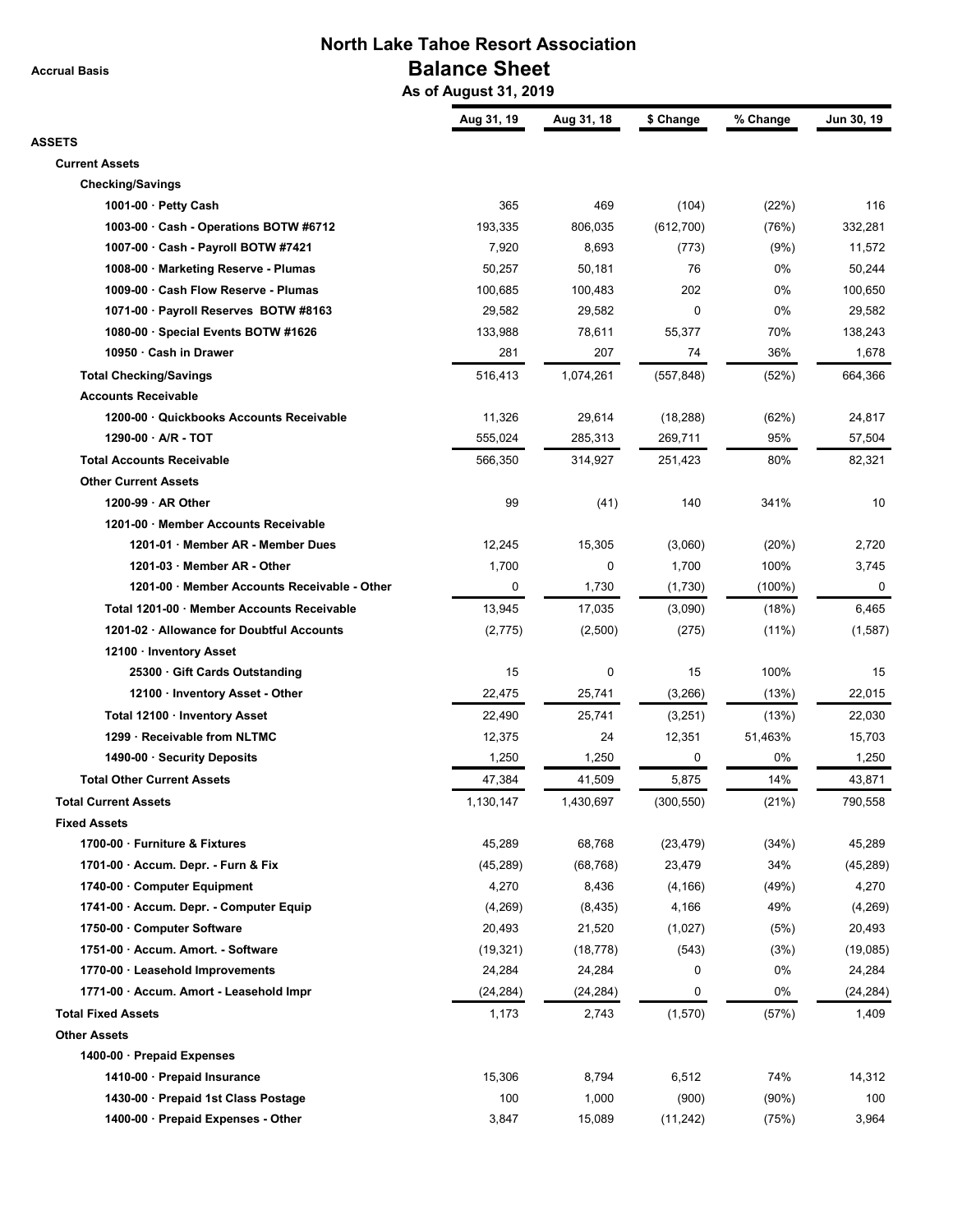**Accrual Basis**

# **North Lake Tahoe Resort Association Balance Sheet**

 **As of August 31, 2019**

|                                                 | Aug 31, 19  | Aug 31, 18 | \$ Change  | % Change  | Jun 30, 19 |
|-------------------------------------------------|-------------|------------|------------|-----------|------------|
| Total 1400-00 · Prepaid Expenses                | 19,253      | 24,883     | (5,630)    | (23%)     | 18,376     |
| <b>Total Other Assets</b>                       | 19,253      | 24,883     | (5,630)    | (23%)     | 18,376     |
| <b>TOTAL ASSETS</b>                             | 1,150,569   | 1,458,324  | (307, 755) | (21%)     | 810,343    |
| <b>LIABILITIES &amp; EQUITY</b>                 |             |            |            |           |            |
| <b>Liabilities</b>                              |             |            |            |           |            |
| <b>Current Liabilities</b>                      |             |            |            |           |            |
| <b>Accounts Payable</b>                         |             |            |            |           |            |
| 2000-00 · Accounts Payable                      | 35,682      | 155,989    | (120, 307) | (77%)     | 73,556     |
| <b>Total Accounts Payable</b>                   | 35,682      | 155,989    | (120, 307) | (77%)     | 73,556     |
| <b>Credit Cards</b>                             |             |            |            |           |            |
| 2080-00 · Bank of the West - Master Cards       |             |            |            |           |            |
| 2080-15 MC_2339 Liz                             | $\mathsf 0$ | 272        | (272)      | $(100\%)$ | 0          |
| 2080-02 · MC_6765_Jason                         | 0           | 15         | (15)       | $(100\%)$ | 0          |
| 2080-10 · MC_9495_AI                            | 0           | (75)       | 75         | 100%      | O          |
| 2080-11 · MC_3978_Amber                         | 0           | (118)      | 118        | 100%      | 0          |
| 2080-13 · MC_6903_Cindy                         | 0           | 1,361      | (1, 361)   | $(100\%)$ | 0          |
| 2080-14 · MC_6193_Daphne                        | 0           | 141        | (141)      | $(100\%)$ | 0          |
| Total 2080-00 · Bank of the West - Master Cards | 0           | 1,596      | (1,596)    | $(100\%)$ | 0          |
| <b>Total Credit Cards</b>                       | $\mathbf 0$ | 1,596      | (1,596)    | $(100\%)$ | 0          |
| <b>Other Current Liabilities</b>                |             |            |            |           |            |
| 21000 · Salaries/Wages/Payroll Liabilit         |             |            |            |           |            |
| 2100-00 · Salaries / Wages Payable              | 10,516      | 13,570     | (3,054)    | (23%)     | 20,922     |
| 2101-00 · Incentive Payable                     | 68,672      | 53,535     | 15,137     | 28%       | 58,630     |
| 2102-00 · Commissions Payable                   | 11,490      | 6,811      | 4,679      | 69%       | 7,132      |
| 2120-00 · Empl. Federal Tax Payable             | 4,605       | 6,201      | (1,596)    | (26%)     | 9,775      |
| 2175-00 · 401 (k) Plan                          | 2,039       | 2,292      | (253)      | $(11\%)$  | 4,369      |
| 2180-00 · Estimated PTO Liability               | 52,993      | 49,004     | 3,989      | 8%        | 52,993     |
| Total 21000 · Salaries/Wages/Payroll Liabilit   | 150,315     | 131,413    | 18,902     | 14%       | 153,821    |
| 2190-00 · Sales and Use Tax Payable             |             |            |            |           |            |
| 2195-00 · Use Tax Payable                       | 504         | 205        | 299        | 146%      | 827        |
| 25500 · * Sales Tax Payable                     | 2,063       | 2,209      | (146)      | (7%)      | 2,307      |
| Total 2190-00 · Sales and Use Tax Payable       | 2,567       | 2,414      | 153        | $6\%$     | 3,134      |
| 2250-00 · Accrued Expenses                      | 42,946      | 37,054     | 5,892      | 16%       | 59,690     |
| 2300-00 · Marketing Cooperative Liabili         | 0           | 10         | (10)       | $(100\%)$ | 0          |
| 2400-60 · Deferred Revenue- Member Dues         | 53,939      | 56,389     | (2, 450)   | (4%)      | 57,969     |
| 2500-00 · Deferred Revenue - TMBC               | 1,170       | 1,181      | (11)       | (1%)      | 840        |
| 2651-00 · Deferred Rev - Conference             | 0           | 7,792      | (7, 792)   | $(100\%)$ | 0          |
| 2700-00 · Deferred Rev. County                  | 350,305     | 350,305    | 0          | 0%        | 0          |
| $2800-00 \cdot$ Suspense                        | 0           | 4,067      | (4,067)    | $(100\%)$ | 0          |
| 2900-00 · Due To/From County of Placer          | 19,871      | 229,432    | (209, 561) | (91%)     | 19,871     |
| <b>Total Other Current Liabilities</b>          | 621,113     | 820,057    | (198, 944) | (24%)     | 295,325    |
| <b>Total Current Liabilities</b>                | 656,795     | 977,642    | (320, 847) | (33%)     | 368,881    |
| <b>Total Liabilities</b>                        | 656,795     | 977,642    |            | (33%)     | 368,881    |
| Equity                                          |             |            | (320, 847) |           |            |
| 32000 · Unrestricted Net Assets                 | (17,007)    | (11,669)   | (5,338)    | (46%)     | (11,669)   |
| 3300-11 · Designated Marketing Reserve          | 308,202     | 275,755    | 32,447     | 12%       | 308,202    |
| 3301 · Cash Flow Reserve                        | 100,248     | 100,248    | 0          | 0%        | 100,248    |
|                                                 |             |            |            |           |            |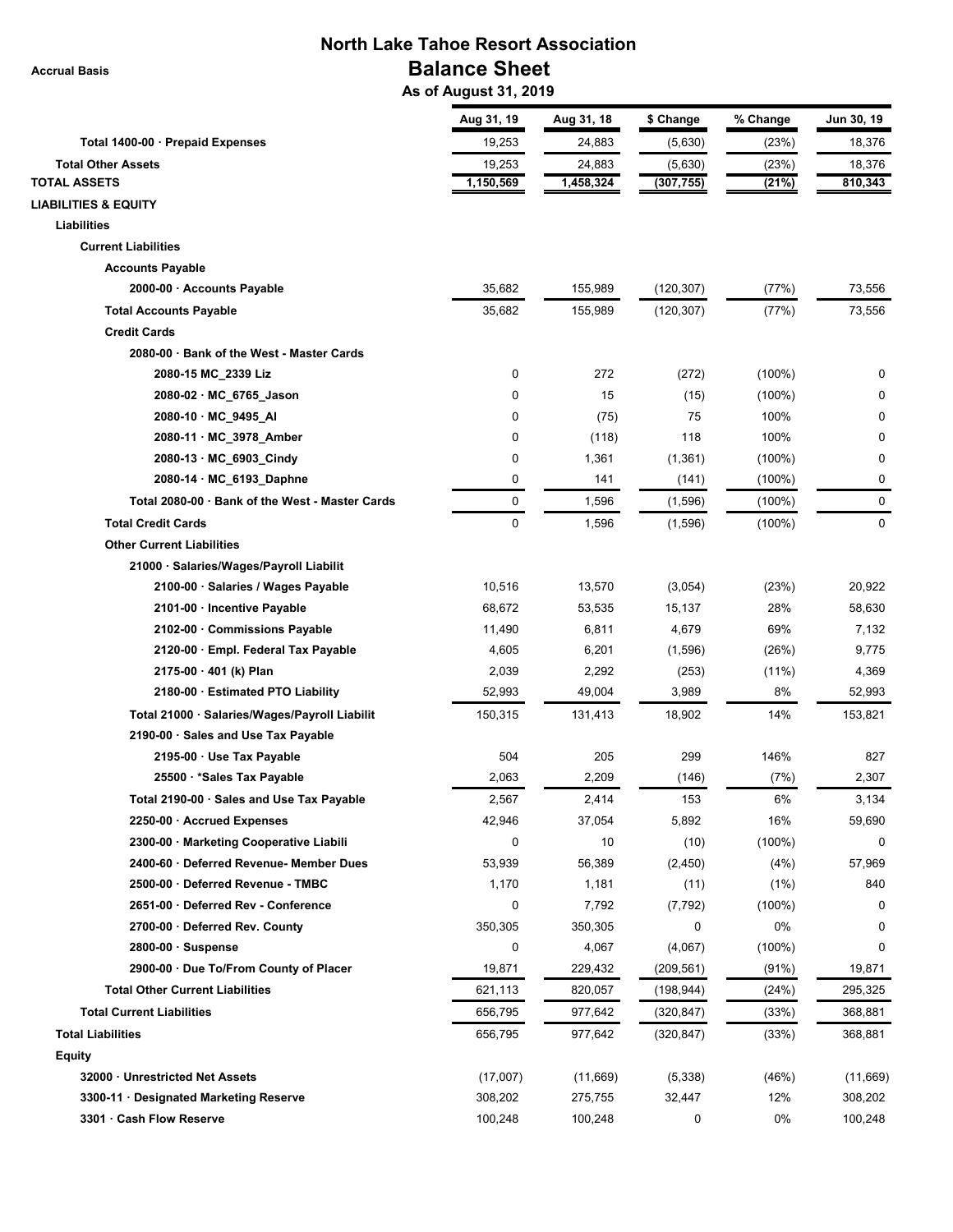**Accrual Basis**

# **North Lake Tahoe Resort Association Balance Sheet**

 **As of August 31, 2019**

|                                       | Aug 31, 19 | Aug 31, 18 | \$ Change  | % Change | Jun 30, 19 |
|---------------------------------------|------------|------------|------------|----------|------------|
| 3302 · Marketing Cash Reserve         | 50.018     | 50,018     |            | 0%       | 50,018     |
| Net Income                            | 52.313     | 66,329     | (14.016)   | (21%)    | (5,338)    |
| <b>Total Equity</b>                   | 493.774    | 480.681    | 13.093     | 3%       | 441.461    |
| <b>TOTAL LIABILITIES &amp; EQUITY</b> | 1,150,569  | .458.324   | (307, 755) | (21%)    | 810.343    |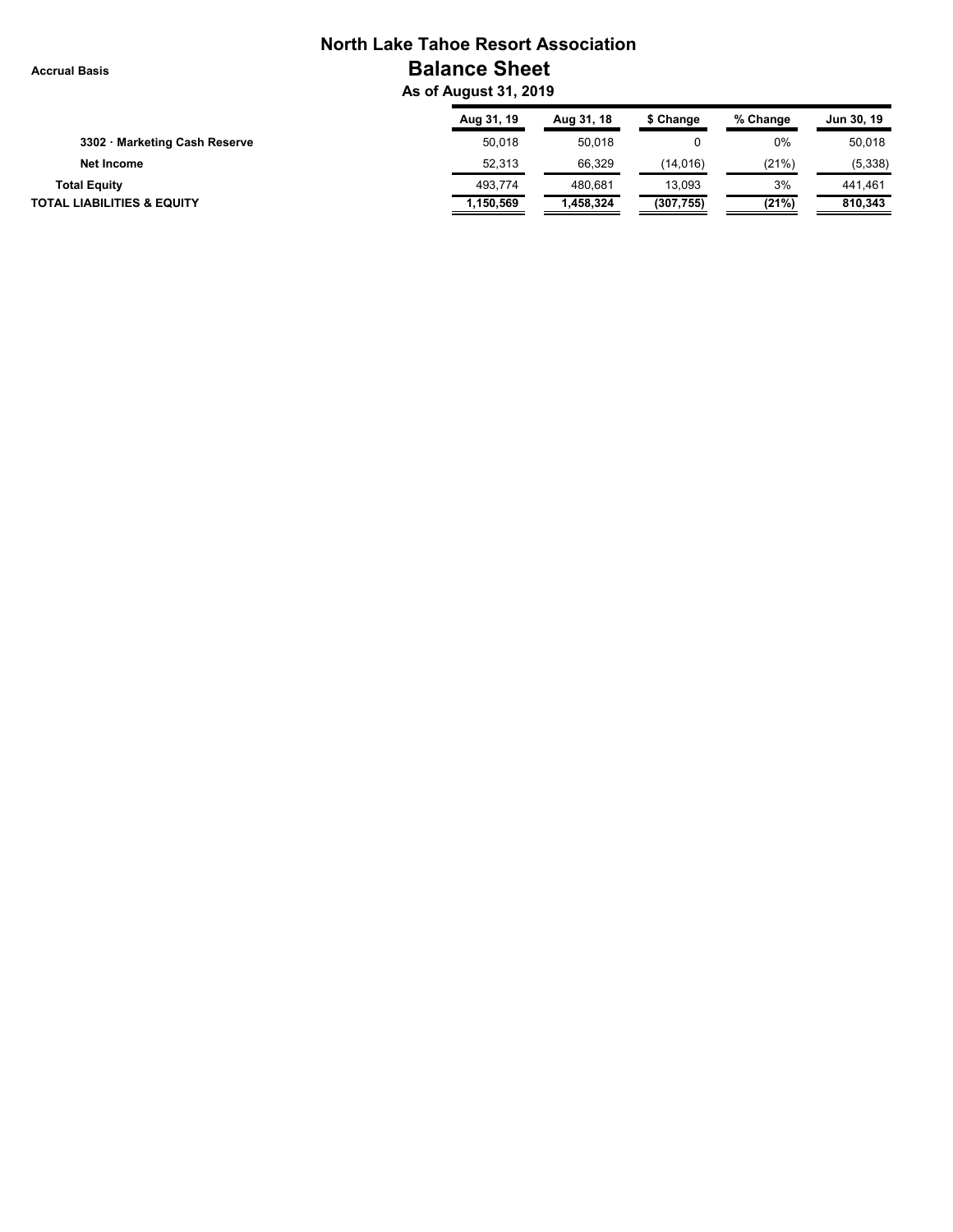### North Lake Tahoe Resort Association Profit & Loss Accrual Basis **August 2019**

|                                                                         | Aug 19         | Aug 18          | \$ Change            | % Change       |
|-------------------------------------------------------------------------|----------------|-----------------|----------------------|----------------|
| <b>Ordinary Income/Expense</b>                                          |                |                 |                      |                |
| <b>Income</b><br>4050-00 County of Placer TOT Funding                   | 216,947        | 255,313         | $-38,366$            | $-15%$         |
| 4200-00 Membership Dues Revenue                                         | 11,102         | 11,051          | 50                   | 1%             |
| 4205-00 Conference Dues                                                 | 0              | 733             | $-733$               | -100%          |
| 4250-00 · Revenues-Membership Activities<br>4250-02 Chamber Events      | 0              | 38              | $-38$                | $-100%$        |
| 4251-00 Tues AM Breakfast Club                                          | 635            | 496             | 139                  | 28%            |
| 4250-00 · Revenues-Membership Activities - Other                        | 915            | 600             | 315                  | 53%            |
| Total 4250-00 · Revenues-Membership Activities                          | 1,550          | 1,134           | 416                  | 37%            |
| 4600-00 Commissions                                                     |                |                 |                      |                |
| 4601-00 Commissions - South Shore                                       | 0              | 6,094           | $-6,094$             | $-100%$        |
| 4600-00 · Commissions - Other                                           | 3,026          | 14,522          | $-11,495$            | -79%           |
| Total 4600-00 Commissions                                               | 3,026          | 20,615          | $-17,589$            | $-85%$         |
| 46000 Merchandise Sales                                                 |                |                 |                      |                |
| 4502-00 Non-Retail VIC income<br>46000 Merchandise Sales - Other        | 0<br>14,088    | 375<br>12,649   | $-375$<br>1,439      | $-100%$<br>11% |
|                                                                         |                |                 |                      |                |
| Total 46000 Merchandise Sales                                           | 14,088         | 13,024          | 1,064                | 8%             |
| <b>Total Income</b>                                                     | 246,713        | 301.871         | $-55,158$            | $-18%$         |
| <b>Gross Profit</b>                                                     | 246,713        | 301,871         | $-55,158$            | $-18%$         |
| <b>Expense</b>                                                          |                |                 |                      |                |
| 5000-00 · Salaries & Wages                                              |                |                 |                      |                |
| 5010-00 Sales Commissions                                               | 4,141<br>5,768 | 4,234           | -93                  | $-2%$          |
| 5020-00 · P/R - Tax Expense<br>5030-00 · P/R - Health Insurance Expense | 11,309         | 7,317<br>16,226 | $-1,550$<br>$-4,917$ | -21%<br>-30%   |
| 5040-00 · P/R - Workmans Comp                                           | 1,233          | 1,352           | $-118$               | -9%            |
| 5060-00 $\cdot$ 401 (k)                                                 | 2,661          | 3,232           | $-571$               | -18%           |
| 5070-00 Other Benefits and Expenses                                     | 149            | 158             | -9                   | $-5%$          |
| 5000-00 · Salaries & Wages - Other                                      | 76,139         | 92,971          | $-16,832$            | $-18%$         |
| Total 5000-00 · Salaries & Wages                                        | 101,400        | 125,491         | $-24,090$            | $-19%$         |
| 5100-00 Rent                                                            |                |                 |                      |                |
| 5110-00 Utilities                                                       | 800            | 820             | $-20$                | $-3%$          |
| 5140-00 · Repairs & Maintenance                                         | 207            | -465            | 672                  | 144%           |
| 5150-00 · Office - Cleaning                                             | 700            | 1,100           | -400                 | -36%           |
| 5100-00 Rent - Other                                                    | 13,058         | 12,780          | 278                  | 2%             |
| Total 5100-00 · Rent                                                    | 14,765         | 14,235          | 530                  | 4%             |
| $5310-00 \cdot$ Telephone<br>$5320-00$ Telephone                        | 1,937          | 3,714           | $-1,776$             | -48%           |
|                                                                         |                |                 |                      |                |
| Total 5310-00 · Telephone                                               | 1,937          | 3,714           | $-1,776$             | $-48%$         |
| 5420-00 Mail - USPS                                                     | 100            | 500             | $-400$               | $-80%$         |
| 5510-00 · Insurance/Bonding<br>$5520-00$ · Supplies                     | 916            | 264             | 651                  | 246%           |
| 5525-00 · Supplies- Computer <\$1000                                    | 110            | 640             | -530                 | -83%           |
| 5520-00 Supplies - Other                                                | 1,303          | 1,726           | $-423$               | $-25%$         |
| Total 5520-00 · Supplies                                                | 1,413          | 2,366           | -953                 | $-40%$         |
| 5610-00 Depreciation                                                    | 118            | 149             | -31                  | $-21%$         |
| 5700-00 · Equipment Support & Maintenance                               | 71             | 610             | $-539$               | $-88%$         |
| 5710-00 · Taxes, Licenses & Fees                                        | 869            | 1,372           | $-503$               | $-37%$         |
| 5740-00 · Equipment Rental/Leasing                                      | 1,089          | 2,608           | $-1,519$             | $-58%$         |
| 5800-00 · Training Seminars                                             | 649            | 405             | 244                  | 60%            |
| 5850-00 Artist of Month - Commissions<br>5900-00 Professional Fees      | 449            | 319             | 130                  | 41%            |
| 5920-00 · Professional Fees - Accountant                                | 0              | 400             | $-400$               | $-100%$        |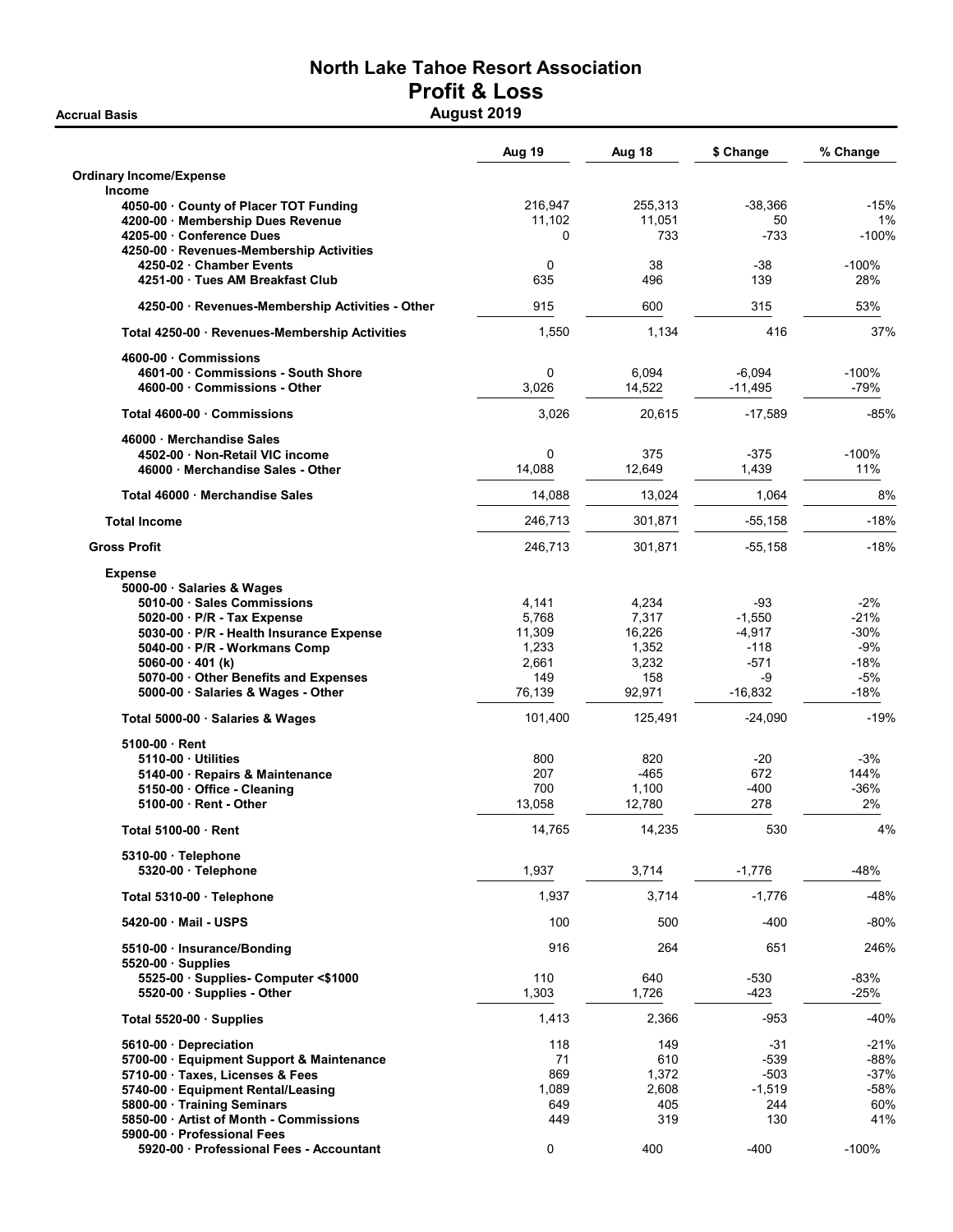## North Lake Tahoe Resort Association Profit & Loss Accrual Basis **August 2019**

|                                                                                                                                                                                                      | Aug 19                           | Aug 18                            | \$ Change                               | % Change                                    |
|------------------------------------------------------------------------------------------------------------------------------------------------------------------------------------------------------|----------------------------------|-----------------------------------|-----------------------------------------|---------------------------------------------|
| 5921-00 Professional Fees - Other                                                                                                                                                                    | 10,000                           | 0                                 | 10,000                                  | 100%                                        |
| Total 5900-00 · Professional Fees                                                                                                                                                                    | 10,000                           | 400                               | 9,600                                   | 2,400%                                      |
| $6020-00 \cdot$ Programs<br>6016-00 · Special Event Partnership                                                                                                                                      | 1,250                            | 0                                 | 1,250                                   | 100%                                        |
| Total 6020-00 · Programs                                                                                                                                                                             | 1,250                            | $\mathbf 0$                       | 1,250                                   | 100%                                        |
| 6420-00 Events<br>6420-01 Sponsorships<br>6023-00 · Autumn Food & Wine                                                                                                                               | 650                              | 462                               | 188                                     | 41%                                         |
| 6421-10 WinterWonderGrass - Tahoe                                                                                                                                                                    | 0                                | 47                                | -47                                     | $-100%$                                     |
| Total 6420-01 · Sponsorships                                                                                                                                                                         | 650                              | 509                               | 141                                     | 28%                                         |
| 6424-00 Event Operation Expenses                                                                                                                                                                     | 448                              | 218                               | 230                                     | 105%                                        |
| Total 6420-00 Events                                                                                                                                                                                 | 1,098                            | 727                               | 370                                     | 51%                                         |
| 6423-00 · Membership Activities<br>6437-00 Tuesday Morning Breakfast Club<br>6441-00 · Membership - Miscellaneous Exp<br>6442-00 Public Relations/Website<br>6423-00 · Membership Activities - Other | 513<br>$\Omega$<br>1,248<br>47   | 405<br>10<br>594<br>25            | 108<br>$-10$<br>654<br>22               | 27%<br>$-100%$<br>110%<br>87%               |
| Total 6423-00 · Membership Activities                                                                                                                                                                | 1,808                            | 1,034                             | 774                                     | 75%                                         |
| 6730-00 · Marketing Cooperative/Media<br>6742-00 · Non-NLT Co-Op Marketing Program                                                                                                                   | 75,189<br>828                    | 131,923<br>623                    | $-56,734$<br>206                        | -43%<br>33%                                 |
| 6743-00 · BACC Marketing Programs<br>6743-01 · Shop Local                                                                                                                                            | 5,450                            | 0                                 | 5,450                                   | 100%                                        |
| Total 6743-00 · BACC Marketing Programs                                                                                                                                                              | 5,450                            | $\mathbf 0$                       | 5,450                                   | 100%                                        |
| 8100-00 Cost of Goods Sold<br>51100 · Freight and Shipping Costs<br>52500 · Purchase Discounts<br>59900 · POS Inventory Adjustments<br>8100-00 · Cost of Goods Sold - Other                          | 111<br>$-1$<br>$-4$<br>6,989     | 231<br>0<br>$-102$<br>6,444       | $-120$<br>$-1$<br>98<br>544             | -52%<br>$-100%$<br>96%<br>8%                |
| Total 8100-00 Cost of Goods Sold                                                                                                                                                                     | 7,095                            | 6,574                             | 522                                     | 8%                                          |
| 8300-00 Board Functions<br>8500-00 Credit Card Fees<br>8700-00 · Automobile Expenses<br>8750-00 · Meals/Meetings<br>8810-00 Dues & Subscriptions                                                     | 684<br>609<br>259<br>54<br>1,023 | 1,042<br>674<br>639<br>126<br>835 | -357<br>$-64$<br>$-380$<br>$-72$<br>188 | $-34%$<br>$-10%$<br>$-59%$<br>$-57%$<br>23% |
| <b>Total Expense</b>                                                                                                                                                                                 | 229,125                          | 296,628                           | $-67,504$                               | $-23%$                                      |
| <b>Net Ordinary Income</b>                                                                                                                                                                           | 17,589                           | 5,243                             | 12,345                                  | 236%                                        |
| <b>Other Income/Expense</b><br><b>Other Income</b>                                                                                                                                                   |                                  |                                   |                                         |                                             |
| 4700-00 · Revenues- Interest & Investment                                                                                                                                                            | 24                               | 23                                | 0                                       | 0%                                          |
| <b>Total Other Income</b>                                                                                                                                                                            | 24                               | 23                                | 0                                       | 0%                                          |
| <b>Net Other Income</b>                                                                                                                                                                              | 24                               | 23                                | 0                                       | 0%                                          |
| Net Income                                                                                                                                                                                           | 17,612                           | 5,267                             | 12,345                                  | 234%                                        |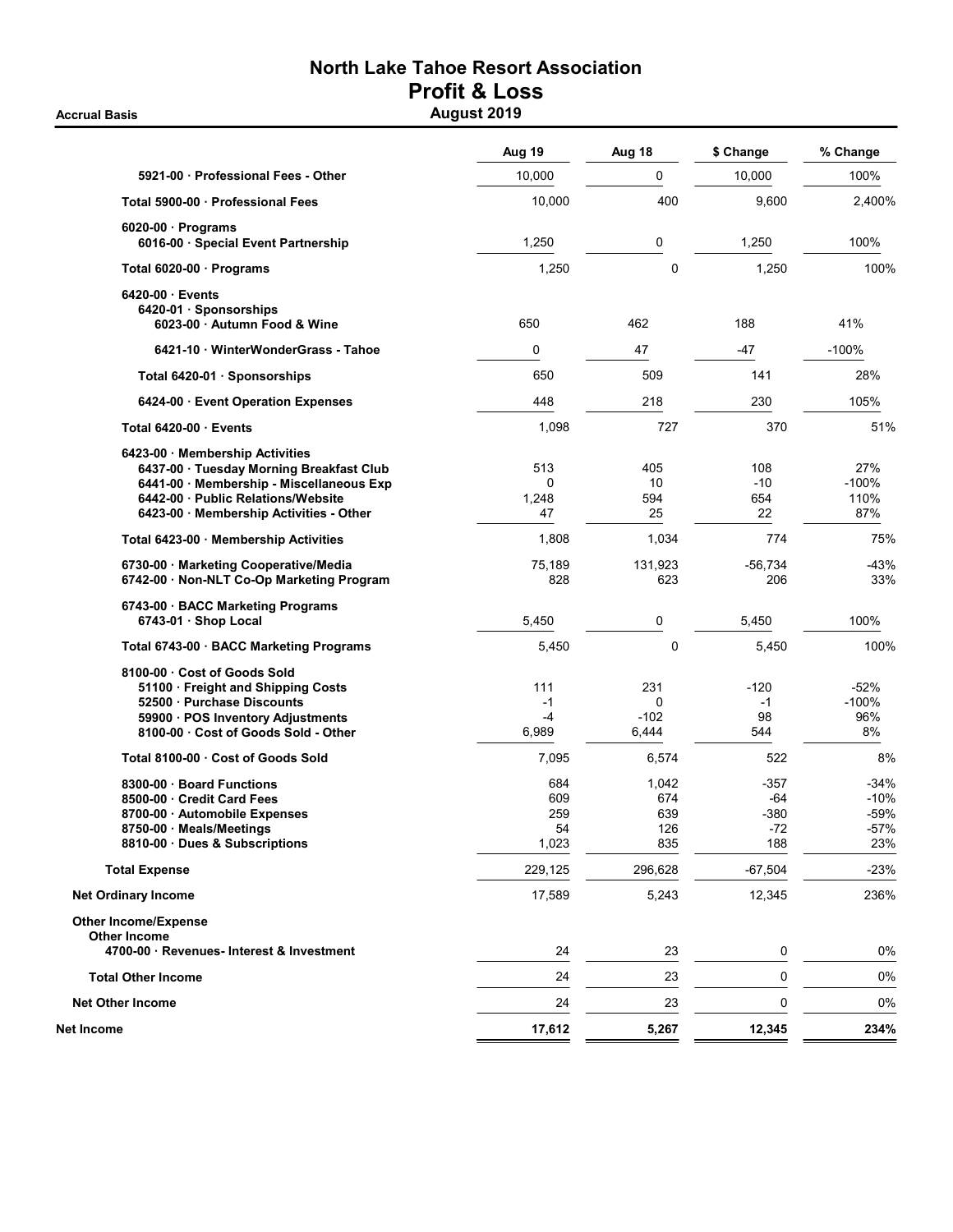| <b>All Departments</b><br><b>Accrual Basis</b>                                                                                                                                                                                                                                                                                                                                     |                                                                         |                                                                     |                                                                          |                                                                    |                                                                         |                                                                                   |                                                                                     |  |  |  |
|------------------------------------------------------------------------------------------------------------------------------------------------------------------------------------------------------------------------------------------------------------------------------------------------------------------------------------------------------------------------------------|-------------------------------------------------------------------------|---------------------------------------------------------------------|--------------------------------------------------------------------------|--------------------------------------------------------------------|-------------------------------------------------------------------------|-----------------------------------------------------------------------------------|-------------------------------------------------------------------------------------|--|--|--|
|                                                                                                                                                                                                                                                                                                                                                                                    | Aug 19                                                                  | <b>Budget</b>                                                       | \$ Over Budget                                                           | Jul - Aug 19                                                       | <b>YTD Budget</b>                                                       | \$ Over Budget                                                                    | Annual Bud                                                                          |  |  |  |
| <b>Ordinary Income/Expense</b>                                                                                                                                                                                                                                                                                                                                                     |                                                                         |                                                                     |                                                                          |                                                                    |                                                                         |                                                                                   |                                                                                     |  |  |  |
| Income<br>4050-00 County of Placer TOT Funding<br>4200-00 · Membership Dues Revenue<br>4250-00 · Revenues-Membership Activities<br>4250-01 · Community Awards                                                                                                                                                                                                                      | 216,947<br>11,102                                                       | 225,010<br>10,833                                                   | (8,063)<br>268                                                           | 805,024<br>22,170                                                  | 848,254<br>21,667                                                       | (43, 230)<br>504                                                                  | 3,914,430<br>130,000                                                                |  |  |  |
| 4250-04 · Silent Auction<br>4250-05 · Sponsorships<br>4250-01 Community Awards - Other                                                                                                                                                                                                                                                                                             | 0<br>0<br>0                                                             | 0<br>$\mathbf 0$<br>$\mathbf 0$                                     | 0<br>0<br>0                                                              | 0<br>0<br>0                                                        | $\pmb{0}$<br>0<br>0                                                     | 0<br>$\mathbf 0$<br>$\mathbf 0$                                                   | 17,000<br>17,000<br>16,000                                                          |  |  |  |
| Total 4250-01 · Community Awards                                                                                                                                                                                                                                                                                                                                                   | $\mathbf 0$                                                             | $\Omega$                                                            | $\mathbf 0$                                                              | 0                                                                  | $\mathbf 0$                                                             | 0                                                                                 | 50,000                                                                              |  |  |  |
| 4250-02 · Chamber Events<br>4250-03 · Summer/Winter Rec Luncheon<br>4251-00 · Tues AM Breakfast Club                                                                                                                                                                                                                                                                               | 0<br>$\mathbf 0$                                                        | $\mathbf 0$<br>$\Omega$                                             | 0<br>$\mathbf 0$                                                         | 0<br>0                                                             | 0<br>$\mathbf 0$                                                        | 0<br>0                                                                            | 2,500<br>2,700                                                                      |  |  |  |
| 4251-01 · Tues AM Breakfast Club Sponsors<br>4251-00 · Tues AM Breakfast Club - Other                                                                                                                                                                                                                                                                                              | 0<br>635                                                                | 583<br>$\mathbf 0$                                                  | (583)<br>635                                                             | 0<br>635                                                           | 1,167<br>$\pmb{0}$                                                      | (1, 167)<br>635                                                                   | 7,000<br>3,000                                                                      |  |  |  |
| Total 4251-00 · Tues AM Breakfast Club                                                                                                                                                                                                                                                                                                                                             | 635                                                                     | 583                                                                 | 52                                                                       | 635                                                                | 1,167                                                                   | (532)                                                                             | 10,000                                                                              |  |  |  |
| 4250-00 · Revenues-Membership Activities - Other                                                                                                                                                                                                                                                                                                                                   | 915                                                                     |                                                                     |                                                                          | 1,515                                                              |                                                                         |                                                                                   |                                                                                     |  |  |  |
| Total 4250-00 · Revenues-Membership Activities                                                                                                                                                                                                                                                                                                                                     | 1,550                                                                   | 583                                                                 | 967                                                                      | 2,150                                                              | 1,167                                                                   | 983                                                                               | 65,200                                                                              |  |  |  |
| 4253-00 · Revenue-Other<br>4600-00 Commissions<br>4601-00 Commissions - South Shore                                                                                                                                                                                                                                                                                                | $\mathbf 0$<br>$\Omega$                                                 | 333<br>$\Omega$                                                     | (333)<br>$\mathbf 0$                                                     | $\mathbf 0$<br>6,563                                               | 667<br>0                                                                | (667)<br>6,563                                                                    | 4,000<br>$\mathbf 0$                                                                |  |  |  |
| 4600-00 Commissions - Other                                                                                                                                                                                                                                                                                                                                                        | 3,026                                                                   | 2,913                                                               | 113                                                                      | 3,708                                                              | 2,913                                                                   | 795                                                                               | 28,276                                                                              |  |  |  |
| Total 4600-00 · Commissions                                                                                                                                                                                                                                                                                                                                                        | 3,026                                                                   | 2,913                                                               | 113                                                                      | 10,271                                                             | 2,913                                                                   | 7,358                                                                             | 28,276                                                                              |  |  |  |
| 46000 · Merchandise Sales<br>4502-00 · Non-Retail VIC income<br>46000 · Merchandise Sales - Other                                                                                                                                                                                                                                                                                  | $\Omega$<br>14,088                                                      | 400<br>12,700                                                       | (400)<br>1,388                                                           | 20<br>28,442                                                       | 800<br>29,700                                                           | (780)<br>(1,258)                                                                  | 4,800<br>108,100                                                                    |  |  |  |
| Total 46000 · Merchandise Sales                                                                                                                                                                                                                                                                                                                                                    | 14,088                                                                  | 13,100                                                              | 988                                                                      | 28,462                                                             | 30,500                                                                  | (2,038)                                                                           | 112,900                                                                             |  |  |  |
| <b>Total Income</b>                                                                                                                                                                                                                                                                                                                                                                | 246,713                                                                 | 252,773                                                             | (6,060)                                                                  | 868,077                                                            | 905,167                                                                 | (37,089)                                                                          | 4,254,806                                                                           |  |  |  |
| <b>Gross Profit</b>                                                                                                                                                                                                                                                                                                                                                                | 246,713                                                                 | 252,773                                                             | (6,060)                                                                  | 868,077                                                            | 905,167                                                                 | (37,089)                                                                          | 4,254,806                                                                           |  |  |  |
| <b>Expense</b><br>5000-00 · Salaries & Wages<br>5010-00 · Sales Commissions<br>5020-00 $\cdot$ P/R - Tax Expense<br>5030-00 · P/R - Health Insurance Expense<br>5040-00 · P/R - Workmans Comp<br>5060-00 $\cdot$ 401 (k)<br>5061-00 · 401k Profit Sharing<br>5070-00 · Other Benefits and Expenses<br>5000-00 · Salaries & Wages - Other                                           | 4,141<br>5,768<br>11,309<br>1,233<br>2,661<br>$\Omega$<br>149<br>76,139 | 800<br>7,015<br>11,868<br>1,235<br>3,366<br>80<br>413<br>84,142     | 3,341<br>(1, 248)<br>(559)<br>(2)<br>(705)<br>(80)<br>(264)<br>(8,003)   | 6,017<br>11,571<br>19,246<br>1,681<br>5,414<br>0<br>305<br>154,736 | 1,600<br>14,049<br>23,736<br>2,508<br>6,733<br>160<br>827<br>168,284    | 4,417<br>(2, 478)<br>(4, 490)<br>(828)<br>(1, 319)<br>(160)<br>(522)<br>(13, 548) | 9,600<br>84,163<br>142,416<br>13,981<br>41,981<br>960<br>5,040<br>1,049,304         |  |  |  |
| Total 5000-00 · Salaries & Wages                                                                                                                                                                                                                                                                                                                                                   | 101,400                                                                 | 108,920                                                             | (7, 520)                                                                 | 198,968                                                            | 217,897                                                                 | (18,928)                                                                          | 1,347,445                                                                           |  |  |  |
| $5100-00 \cdot$ Rent<br>$5110-00 \cdot$ Utilities<br>5140-00 · Repairs & Maintenance<br>5150-00 · Office - Cleaning<br>$5100-00 \cdot$ Rent - Other                                                                                                                                                                                                                                | 800<br>207<br>700<br>13,058                                             | 862<br>1,464<br>800<br>12,597                                       | (62)<br>(1,257)<br>(100)<br>461                                          | 1,777<br>394<br>1,250<br>26,116                                    | 1,917<br>2,928<br>1,221<br>25,194                                       | (140)<br>(2,534)<br>29<br>922                                                     | 12,899<br>21,938<br>9,505<br>151,529                                                |  |  |  |
| Total 5100-00 · Rent                                                                                                                                                                                                                                                                                                                                                               | 14,765                                                                  | 15,723                                                              | (958)                                                                    | 29,537                                                             | 31,260                                                                  | (1, 723)                                                                          | 195,871                                                                             |  |  |  |
| 5310-00 · Telephone<br>5320-00 · Telephone                                                                                                                                                                                                                                                                                                                                         | 1,937                                                                   | 2,103                                                               | (166)                                                                    | 3,747                                                              | 4,207                                                                   | (460)                                                                             | 24,134                                                                              |  |  |  |
| Total 5310-00 · Telephone                                                                                                                                                                                                                                                                                                                                                          | 1,937                                                                   | 2,103                                                               | (166)                                                                    | 3,747                                                              | 4,207                                                                   | (460)                                                                             | 24,134                                                                              |  |  |  |
| 5420-00 Mail - USPS                                                                                                                                                                                                                                                                                                                                                                | 100                                                                     | 222                                                                 | (122)                                                                    | 200                                                                | 436                                                                     | (236)                                                                             | 2,578                                                                               |  |  |  |
| 5510-00 · Insurance/Bonding<br>$5520-00 \cdot$ Supplies<br>5525-00 · Supplies- Computer <\$1000                                                                                                                                                                                                                                                                                    | 916<br>110                                                              | 800<br>1,656                                                        | 116<br>(1, 546)                                                          | 1,646<br>120                                                       | 1,600<br>4,979                                                          | 46<br>(4, 859)                                                                    | 9,604<br>10,442                                                                     |  |  |  |
| 5520-00 · Supplies - Other                                                                                                                                                                                                                                                                                                                                                         | 1,303                                                                   | 5,712                                                               | (4, 409)                                                                 | 2,350                                                              | 10,448                                                                  | (8,098)                                                                           | 29,248                                                                              |  |  |  |
| Total 5520-00 · Supplies                                                                                                                                                                                                                                                                                                                                                           | 1,413                                                                   | 7,368                                                               | (5,955)                                                                  | 2,470                                                              | 15,427                                                                  | (12, 957)                                                                         | 39,690                                                                              |  |  |  |
| 5610-00 Depreciation<br>5700-00 · Equipment Support & Maintenance<br>5710-00 · Taxes, Licenses & Fees<br>5740-00 · Equipment Rental/Leasing<br>5800-00 · Training Seminars<br>5850-00 · Artist of Month - Commissions<br>5900-00 · Professional Fees<br>5910-00 · Professional Fees - Attorneys<br>5920-00 · Professional Fees - Accountant<br>5921-00 · Professional Fees - Other | 118<br>71<br>869<br>1,089<br>649<br>449<br>0<br>0<br>10,000             | 149<br>2,420<br>1,045<br>1,318<br>646<br>360<br>725<br>400<br>1,983 | (31)<br>(2, 349)<br>(176)<br>(229)<br>3<br>89<br>(725)<br>(400)<br>8,017 | 236<br>71<br>1,685<br>2,197<br>649<br>1,175<br>0<br>0<br>20,148    | 297<br>4,840<br>2,090<br>2,561<br>1,067<br>720<br>1,450<br>400<br>3,967 | (61)<br>(4,769)<br>(405)<br>(364)<br>(418)<br>455<br>(1,450)<br>(400)<br>16,181   | 1,560<br>29,280<br>12,695<br>15,104<br>12,835<br>4,320<br>9,000<br>24,900<br>26,800 |  |  |  |
| 5900-00 · Professional Fees - Other                                                                                                                                                                                                                                                                                                                                                | 0                                                                       | 10,000                                                              | (10,000)                                                                 | 0                                                                  | 20,000                                                                  | (20,000)                                                                          | 55,000                                                                              |  |  |  |
| Total 5900-00 · Professional Fees<br>5941-00 · Research & Planning                                                                                                                                                                                                                                                                                                                 | 10,000<br>0                                                             | 13,108<br>1,800                                                     | (3, 108)<br>(1,800)                                                      | 20,148<br>$\pmb{0}$                                                | 25,817<br>3,600                                                         | (5,669)<br>(3,600)                                                                | 115,700<br>21,600                                                                   |  |  |  |
| $6020-00 \cdot$ Programs<br>6016-00 · Special Event Partnership                                                                                                                                                                                                                                                                                                                    | 1,250                                                                   | $\mathsf{O}$                                                        | 1,250                                                                    | 1,250                                                              | 0                                                                       | 1,250                                                                             | 50,000                                                                              |  |  |  |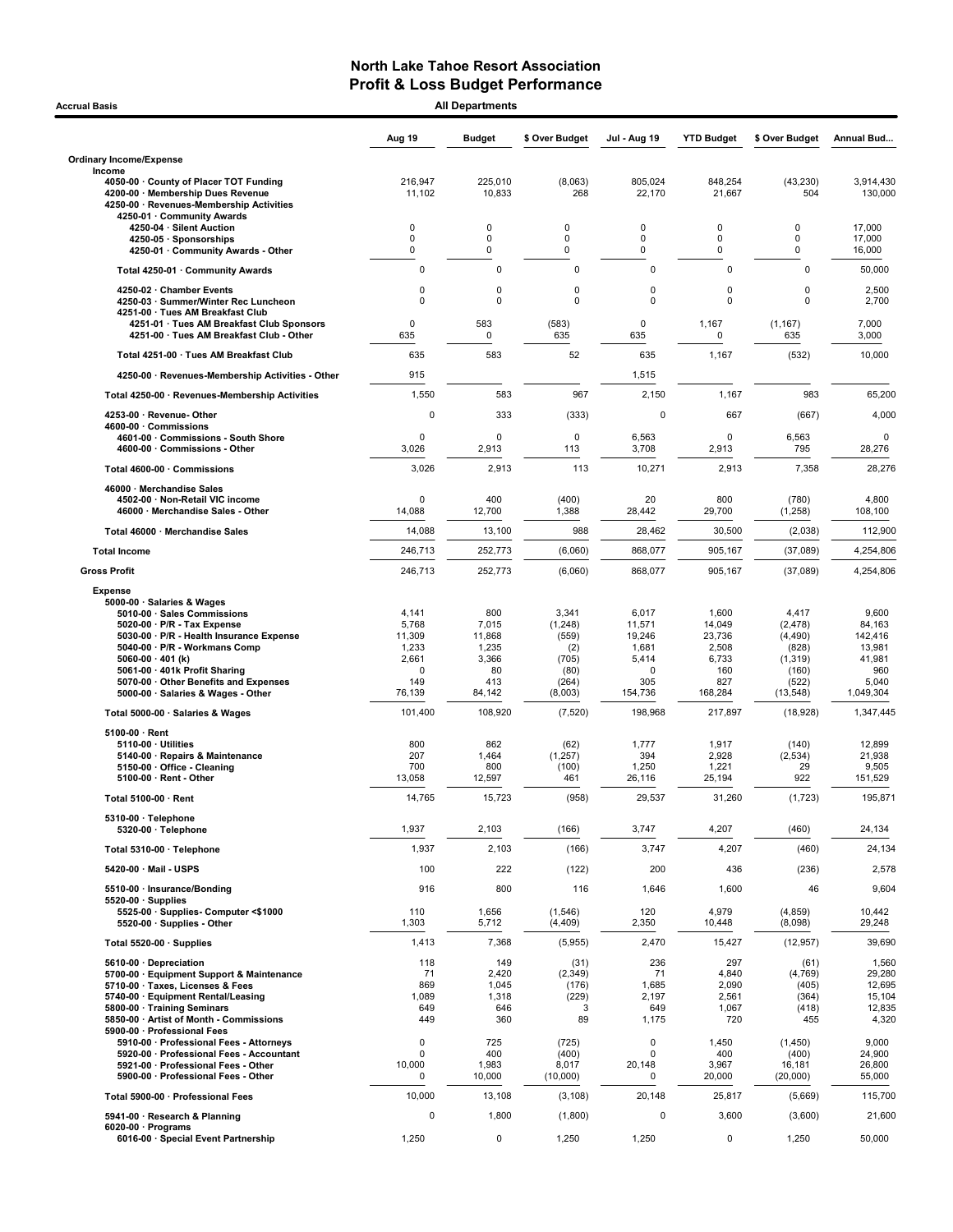Accrual Basis **Accrual Basis All Departments** 

|                                                                                                                                                                                                                                     | Aug 19                                                           | <b>Budget</b>                                               | \$ Over Budget                                                | <b>Jul - Aug 19</b>                                           | <b>YTD Budget</b>                                          | \$ Over Budget                                                   | Annual Bud                                                   |
|-------------------------------------------------------------------------------------------------------------------------------------------------------------------------------------------------------------------------------------|------------------------------------------------------------------|-------------------------------------------------------------|---------------------------------------------------------------|---------------------------------------------------------------|------------------------------------------------------------|------------------------------------------------------------------|--------------------------------------------------------------|
| 6018-00 · Business Assoc. Grants                                                                                                                                                                                                    | 0                                                                | 0                                                           | 0                                                             | 0                                                             | 0                                                          | 0                                                                | 30,000                                                       |
| Total 6020-00 · Programs                                                                                                                                                                                                            | 1,250                                                            | $\mathbf 0$                                                 | 1,250                                                         | 1,250                                                         | $\mathbf 0$                                                | 1,250                                                            | 80,000                                                       |
| 6420-00 · Events<br>6420-01 · Sponsorships<br>6023-00 · Autumn Food & Wine                                                                                                                                                          | 650                                                              | 3,395                                                       | (2,745)                                                       | 650                                                           | 33,395                                                     | (32, 745)                                                        | 37,495                                                       |
| 6421-01 · 4th of July Fireworks<br>6421-04 · Broken Arrow Skyrace<br>$6421-06 \cdot$ Spartan                                                                                                                                        | 0<br>$\mathbf 0$<br>$\Omega$                                     | $\mathbf 0$<br>0<br>$\mathbf 0$                             | 0<br>0<br>0                                                   | $\Omega$<br>$\Omega$<br>250,000                               | 0<br>0<br>250,000                                          | 0<br>$\mathbf 0$<br>$\Omega$                                     | 20,000<br>25,400<br>254,400                                  |
| 6421-07 · Tahoe Lacrosse Tournament<br>6421-09 · Wanderlust<br>6421-10 · WinterWonderGrass - Tahoe<br>6421-16 · Mountain Travel Symposium                                                                                           | 0<br>$\Omega$<br>0<br>$\mathbf 0$                                | $\mathbf 0$<br>$\mathbf 0$<br>$\mathbf 0$<br>0              | 0<br>0<br>0<br>0                                              | 0<br>0<br>0<br>0                                              | 0<br>500<br>0<br>0                                         | 0<br>(500)<br>0<br>0                                             | 6,000<br>37,500<br>21,900<br>75,000                          |
| Total 6420-01 · Sponsorships                                                                                                                                                                                                        | 650                                                              | 3,395                                                       | (2,745)                                                       | 250,650                                                       | 283,895                                                    | (33, 245)                                                        | 477,695                                                      |
| 6421-00 · New Event Development<br>6424-00 · Event Operation Expenses                                                                                                                                                               | $\mathbf 0$<br>448                                               | 2,500<br>667                                                | (2,500)<br>(219)                                              | 0<br>448                                                      | 5,000<br>1,334                                             | (5,000)<br>(886)                                                 | 30,000<br>8,000                                              |
| Total 6420-00 · Events                                                                                                                                                                                                              | 1,098                                                            | 6,562                                                       | (5,464)                                                       | 251,098                                                       | 290,229                                                    | (39, 131)                                                        | 515,695                                                      |
| 6423-00 · Membership Activities<br>6434-00 Community Awards Dinner<br>6435-00 · Shop Local Event<br>6436-00 · Membership - Wnt/Sum Rec Lunch<br>6437-00 · Tuesday Morning Breakfast Club<br>6442-00 · Public Relations/Website      | 0<br>$\mathbf 0$<br>0<br>513<br>1,248                            | $\mathbf 0$<br>$\mathbf 0$<br>$\mathbf 0$<br>500<br>417     | 0<br>$\mathbf 0$<br>0<br>13<br>831                            | 285<br>0<br>318<br>513<br>1,557<br>617                        | 0<br>$\Omega$<br>0<br>1,000<br>833<br>100                  | 285<br>0<br>318<br>(487)<br>724<br>517                           | 27,500<br>5,000<br>$\pmb{0}$<br>6,000<br>5,000               |
| 6423-00 · Membership Activities - Other<br>Total 6423-00 · Membership Activities                                                                                                                                                    | 47<br>1,808                                                      | 50<br>967                                                   | (3)<br>841                                                    | 3,290                                                         | 1,933                                                      | 1,357                                                            | 8,500<br>52,000                                              |
| 6730-00 · Marketing Cooperative/Media<br>6740-00 · Media/Collateral/Production                                                                                                                                                      | 75,189<br>$\mathbf 0$                                            | 75,189<br>$\mathbf 0$                                       | 0<br>0                                                        | 270,773<br>0                                                  | 270,773<br>$\mathbf 0$                                     | 0<br>$\mathbf 0$                                                 | 1,503,362<br>3,000                                           |
| 6742-00 · Non-NLT Co-Op Marketing Program<br>6743-00 · BACC Marketing Programs<br>6743-01 · Shop Local<br>6743-03 · Touch Lake Tahoe<br>$6743-04 \cdot$ High Notes<br>6743-05 · Peak Your Adventure                                 | 828<br>5,450<br>0<br>0<br>0                                      | 2,500<br>1,100<br>$\mathbf 0$<br>$\mathbf 0$<br>$\mathbf 0$ | (1,672)<br>4,350<br>0<br>$\mathbf 0$<br>0                     | 1,558<br>5,450<br>0<br>0<br>(1,000)                           | 5,000<br>1,100<br>0<br>0<br>0                              | (3, 442)<br>4,350<br>0<br>0<br>(1,000)                           | 27,910<br>20,000<br>20,000<br>20,000<br>20,000               |
| Total 6743-00 · BACC Marketing Programs                                                                                                                                                                                             | 5,450                                                            | 1,100                                                       | 4,350                                                         | 4,450                                                         | 1,100                                                      | 3,350                                                            | 80,000                                                       |
| 7500-00 · Trade Shows/Travel                                                                                                                                                                                                        | $\mathbf 0$                                                      | $\mathbf 0$                                                 | $\mathbf 0$                                                   | $\mathbf 0$                                                   | $\mathbf 0$                                                | $\mathbf 0$                                                      | 3,000                                                        |
| 8100-00 Cost of Goods Sold<br>51100 · Freight and Shipping Costs<br>52500 · Purchase Discounts<br>59900 · POS Inventory Adjustments                                                                                                 | 111<br>(1)<br>(4)                                                | 200                                                         | (89)                                                          | 329<br>(1)<br>6                                               | 400                                                        | (71)                                                             | 1,190                                                        |
| 8100-00 · Cost of Goods Sold - Other                                                                                                                                                                                                | 6,989                                                            | 6,350                                                       | 639                                                           | 14,257                                                        | 14,850                                                     | (593)                                                            | 54,050                                                       |
| Total 8100-00 · Cost of Goods Sold<br>8200-00 · Associate Relations                                                                                                                                                                 | 7,095<br>$\mathbf 0$                                             | 6,550<br>648                                                | 545<br>(648)                                                  | 14,591<br>100                                                 | 15,250<br>1,296                                            | (659)<br>(1, 196)                                                | 55,240<br>7,756                                              |
| 8300-00 · Board Functions<br>8500-00 Credit Card Fees<br>8600-00 · Additional Opportunites<br>8700-00 · Automobile Expenses<br>8750-00 · Meals/Meetings<br>8810-00 · Dues & Subscriptions<br>8910-00 · Travel<br>8920-00 · Bad Debt | 684<br>609<br>$\mathbf 0$<br>259<br>54<br>1,023<br>$\Omega$<br>0 | 150<br>751<br>1,108<br>543<br>461<br>662<br>$\Omega$        | 534<br>(141)<br>(1, 108)<br>(283)<br>(407)<br>361<br>$\Omega$ | 684<br>1,242<br>0<br>479<br>175<br>2,204<br>$\Omega$<br>1,188 | 250<br>1,651<br>2,216<br>1,085<br>922<br>1,278<br>$\Omega$ | 434<br>(409)<br>(2, 216)<br>(606)<br>(747)<br>926<br>$\mathbf 0$ | 5,950<br>7,454<br>32,091<br>6,285<br>5,534<br>7,490<br>7,800 |
| <b>Total Expense</b>                                                                                                                                                                                                                | 229,125                                                          | 253,172                                                     | (24, 047)                                                     | 815,811                                                       | 904,801                                                    | (88,989)                                                         | 4,232,983                                                    |
| <b>Net Ordinary Income</b>                                                                                                                                                                                                          | 17,589                                                           | (398)                                                       | 17,987                                                        | 52,266                                                        | 366                                                        | 51,900                                                           | 21,823                                                       |
| <b>Other Income/Expense</b><br>Other Income                                                                                                                                                                                         |                                                                  |                                                             |                                                               |                                                               |                                                            |                                                                  |                                                              |
| 4700-00 · Revenues- Interest & Investment                                                                                                                                                                                           | 24                                                               |                                                             |                                                               | 47                                                            |                                                            |                                                                  |                                                              |
| <b>Total Other Income</b><br><b>Other Expense</b><br>8990-00 · Allocated                                                                                                                                                            | 24<br>0                                                          | $\mathbf{1}$                                                |                                                               | 47<br>$\pmb{0}$                                               | $\overline{1}$                                             |                                                                  | 0                                                            |
| <b>Total Other Expense</b>                                                                                                                                                                                                          | 0                                                                | $\mathbf{1}$                                                | (1)<br>(1)                                                    | $\mathbf 0$                                                   | $\overline{1}$                                             | (1)<br>(1)                                                       | $\mathbf 0$                                                  |
| <b>Net Other Income</b>                                                                                                                                                                                                             | 24                                                               | (1)                                                         | 25                                                            | 47                                                            | (1)                                                        | 48                                                               | $\mathbf 0$                                                  |
| Net Income                                                                                                                                                                                                                          | 17,612                                                           | (399)                                                       | 18,011                                                        | 52,313                                                        | 365                                                        | 51,948                                                           | 21,823                                                       |
|                                                                                                                                                                                                                                     |                                                                  |                                                             |                                                               |                                                               |                                                            |                                                                  |                                                              |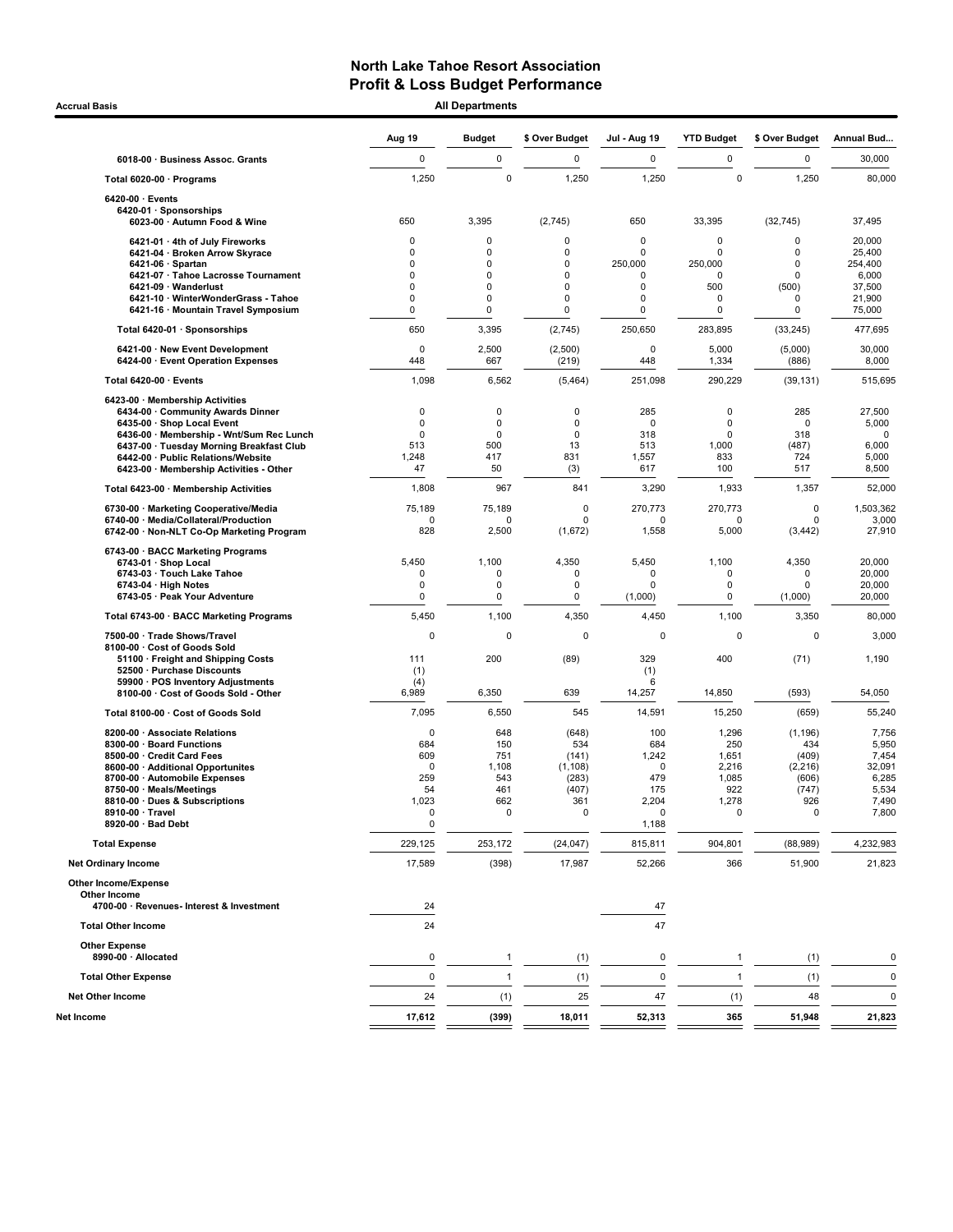| Accrual Basis                                                                                 |                      | 11 - Marketing   |                      |                            |                    |                      |                      |
|-----------------------------------------------------------------------------------------------|----------------------|------------------|----------------------|----------------------------|--------------------|----------------------|----------------------|
|                                                                                               | Aug 19               | <b>Budget</b>    | \$ Over Budget       | Jul - Aug 19               | <b>YTD Budget</b>  | \$ Over Budget       | <b>Annual Budget</b> |
| <b>Ordinary Income/Expense</b>                                                                |                      |                  |                      |                            |                    |                      |                      |
| Income<br>4050-00 County of Placer TOT Funding                                                | 137,847              | 145,909          | (8,062)              | 644,735                    | 687,963            | (43, 228)            | 3,044,007            |
| <b>Total Income</b>                                                                           | 137,847              | 145,909          | (8,062)              | 644,735                    | 687,963            | (43, 228)            | 3,044,007            |
| <b>Gross Profit</b>                                                                           | 137,847              | 145,909          | (8,062)              | 644,735                    | 687,963            | (43, 228)            | 3,044,007            |
| <b>Expense</b>                                                                                |                      |                  |                      |                            |                    |                      |                      |
| 5000-00 · Salaries & Wages<br>5000-01 · In-Market Administration                              | 1,375                | 1,375            | $\mathbf 0$          | 2,750                      | 2,750              | 0                    | 16,500               |
| $5020-00 \cdot P/R$ - Tax Expense                                                             | 1,558                | 2,037            | (480)                | 2,831<br>8,372             | 4,075              | (1, 243)             | 21,537               |
| 5030-00 · P/R - Health Insurance Expense<br>5040-00 · P/R - Workmans Comp                     | 4,280<br>149         | 3,667<br>178     | 613<br>(29)          | 242                        | 7,334<br>357       | 1,038<br>(115)       | 44,004<br>2,139      |
| 5060-00 $\cdot$ 401 (k)<br>5070-00 Other Benefits and Expenses                                | 701<br>63            | 1,019<br>160     | (318)<br>(97)        | 1,466<br>135               | 2,037<br>320       | (571)<br>(185)       | 12,224<br>1,920      |
| 5000-00 · Salaries & Wages - Other                                                            | 22,159               | 25,467           | (3,308)              | 43,924                     | 50,934             | (7,010)              | 305,604              |
| Total 5000-00 · Salaries & Wages                                                              | 30,285               | 33,903           | (3,618)              | 59,721                     | 67,807             | (8,086)              | 403,929              |
| $5100-00 \cdot$ Rent<br>$5110-00 \cdot$ Utilities                                             | 164                  | 121              | 43                   | 367                        | 277                | 90                   | 2,001                |
| 5140-00 · Repairs & Maintenance                                                               | 0                    | 0                | $\Omega$             | $\Omega$                   | $\Omega$           | $\mathbf 0$          | 4,367                |
| 5150-00 · Office - Cleaning<br>$5100-00 \cdot$ Rent - Other                                   | 262<br>2,442         | 367<br>2,133     | (105)<br>309         | 468<br>4,883               | 367<br>4,266       | 101<br>617           | 2,866<br>24,200      |
| Total 5100-00 · Rent                                                                          | 2,868                | 2,621            | 247                  | 5,719                      | 4,910              | 809                  | 33,434               |
| 5310-00 · Telephone                                                                           |                      |                  |                      |                            |                    |                      |                      |
| 5320-00 · Telephone                                                                           | 541                  | 600              | (59)                 | 1,030                      | 1,200              | (170)                | 6,600                |
| Total 5310-00 · Telephone                                                                     | 541                  | 600              | (59)                 | 1,030                      | 1,200              | (170)                | 6,600                |
| 5420-00 · Mail - USPS                                                                         | 34                   | 50               | (16)                 | 69                         | 100                | (31)                 | 600                  |
| $5520-00 \cdot$ Supplies<br>5525 00 · Supplies Computer <\$1000<br>5520-00 · Supplies - Other | 0<br>216             | 1,200<br>150     | (1,200)<br>66        | 0<br>343                   | 2,700<br>300       | (2,700)<br>43        | 3,700<br>4,750       |
| Total 5520-00 · Supplies                                                                      | 216                  | 1,350            | (1, 134)             | 343                        | 3,000              | (2,657)              | 8,450                |
| 5700-00 · Equipment Support & Maintenance                                                     | 0                    | 120              | (120)                | $\mathbf 0$                | 240                | (240)                | 1,440                |
| 5710-00 · Taxes, Licenses & Fees<br>5740-00 · Equipment Rental/Leasing                        | $\mathbf 0$<br>277   | 315              | (38)                 | 60<br>554                  | 630                | (76)                 | 3,780                |
| 5800-00 · Training Seminars<br>5900-00 · Professional Fees                                    | 649                  | 225              | 424                  | 649                        | 225                | 424                  | 4,785                |
| 5910-00 · Professional Fees - Attorneys<br>5921-00 · Professional Fees - Other                | 0<br>0               | 100<br>400       | (100)<br>(400)       | 0<br>0                     | 200<br>800         | (200)<br>(800)       | 1,500<br>4,800       |
| Total 5900-00 · Professional Fees                                                             | 0                    | 500              | (500)                | $\mathbf 0$                | 1,000              | (1,000)              | 6,300                |
| 5941-00 · Research & Planning<br>$6020-00 \cdot$ Programs                                     | $\mathbf 0$          | 1,500            | (1,500)              | 0                          | 3,000              | (3,000)              | 18,000               |
| 6016-00 · Special Event Partnership<br>6018-00 · Business Assoc. Grants                       | 1,250<br>0           | 0<br>0           | 1,250<br>$\mathsf 0$ | 1,250<br>0                 | 0<br>$\pmb{0}$     | 1,250<br>0           | 50,000<br>30,000     |
| Total 6020-00 · Programs                                                                      | 1,250                | $\pmb{0}$        | 1,250                | 1,250                      | 0                  | 1,250                | 80,000               |
| $6420-00 \cdot$ Events                                                                        |                      |                  |                      |                            |                    |                      |                      |
| 6420-01 · Sponsorships<br>6023-00 · Autumn Food & Wine                                        | 650                  | 3,395            | (2,745)              | 650                        | 33,395             | (32, 745)            | 37,495               |
| 6421-01 · 4th of July Fireworks<br>6421-04 · Broken Arrow Skyrace                             | $\Omega$<br>$\Omega$ | 0<br>$\mathbf 0$ | $\mathbf 0$<br>0     | $\mathbf 0$<br>0           | $\mathbf 0$<br>0   | 0<br>0               | 20,000<br>25,400     |
| $6421-06 \cdot$ Spartan                                                                       | $\Omega$             | $\mathbf 0$      | 0                    | 250,000                    | 250,000            | $\mathsf 0$          | 254,400              |
| 6421-07 · Tahoe Lacrosse Tournament<br>6421-09 · Wanderlust                                   | 0<br>0               | 0<br>0           | 0<br>0               | 0<br>0                     | $\mathbf 0$<br>500 | $\mathbf 0$<br>(500) | 6,000<br>37,500      |
| 6421-10 · WinterWonderGrass - Tahoe<br>6421-16 · Mountain Travel Symposium                    | 0<br>0               | 0<br>0           | $\mathbf 0$<br>0     | 0<br>0                     | 0<br>0             | 0<br>0               | 21,900<br>75,000     |
| Total 6420-01 · Sponsorships                                                                  | 650                  | 3,395            | (2,745)              | 250,650                    | 283,895            | (33, 245)            | 477,695              |
| 6421-00 · New Event Development                                                               | 0                    | 2,500            | (2,500)              | $\mathbf 0$                | 5,000              | (5,000)              | 30,000               |
| 6424-00 · Event Operation Expenses<br>Total 6420-00 · Events                                  | 448<br>1,098         | 667<br>6,562     | (219)<br>(5, 464)    | 448<br>251,098             | 1,334<br>290,229   | (886)<br>(39, 131)   | 8,000<br>515,695     |
| 6730-00 · Marketing Cooperative/Media                                                         | 64,613               | 64,613           | 0                    | 249,618                    | 249,618            | $\mathbf 0$          | 1,376,446            |
| 6742-00 · Non-NLT Co-Op Marketing Program                                                     | 628                  | 1,500            | (872)                | 1,158                      | 3,000              | (1, 842)             | 15,910               |
| 6743-00 · BACC Marketing Programs<br>6743-01 · Shop Local                                     | 5,450                | 1,100            | 4,350                | 5,450                      | 1,100              | 4,350                | 20,000               |
| 6743-03 · Touch Lake Tahoe                                                                    | 0<br>0               | 0<br>0           | 0<br>0               | 0<br>0                     | $\mathbf 0$<br>0   | $\mathbf 0$<br>0     | 20,000               |
| $6743-04 \cdot$ High Notes<br>6743-05 · Peak Your Adventure                                   | 0                    | 0                | 0                    | (1,000)                    | 0                  | (1,000)              | 20,000<br>20,000     |
| Total 6743-00 · BACC Marketing Programs                                                       | 5,450                | 1,100            | 4,350                | 4,450                      | 1,100              | 3,350                | 80,000               |
| 8200-00 · Associate Relations<br>8600-00 · Additional Opportunites                            | 0<br>$\mathbf 0$     | 140<br>608       | (140)<br>(608)       | $\mathbf 0$<br>$\mathbf 0$ | 280<br>1,216       | (280)<br>(1, 216)    | 1,660<br>26,091      |
| 8700-00 · Automobile Expenses                                                                 | 219                  | 130              | 89                   | 381                        | 260                | 121                  | 1,560                |
| 8750-00 · Meals/Meetings<br>8810-00 · Dues & Subscriptions                                    | $\pmb{0}$<br>194     | 163<br>250       | (163)<br>(56)        | 84<br>388                  | 325<br>500         | (241)<br>(112)       | 1,950<br>3,000       |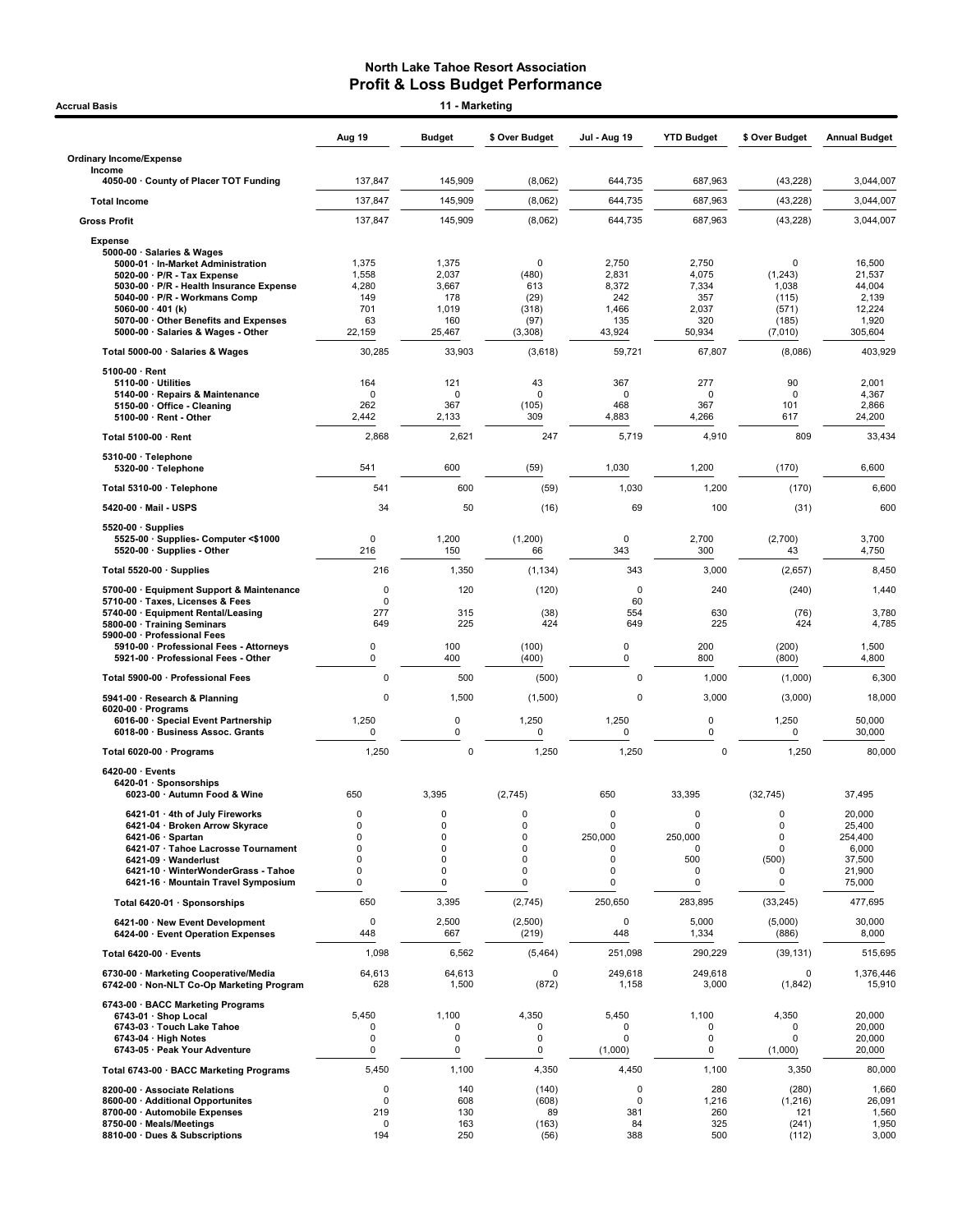Accrual Basis **11 - Marketing** 

|                                                                                          | Aug 19      | <b>Budget</b> | \$ Over Budget | Jul - Aug 19 | <b>YTD Budget</b> | \$ Over Budget | <b>Annual Budget</b> |
|------------------------------------------------------------------------------------------|-------------|---------------|----------------|--------------|-------------------|----------------|----------------------|
| 8910-00 · Travel                                                                         | $\mathbf 0$ | 0             | 0              | 0            | $\Omega$          | $\Omega$       | 6,300                |
| <b>Total Expense</b>                                                                     | 108,323     | 116,250       | (7,926)        | 576,569      | 628,639           | (52,070)       | 2,595,931            |
| <b>Net Ordinary Income</b>                                                               | 29,524      | 29,660        | (136)          | 68,166       | 59,324            | 8,842          | 448,076              |
| <b>Other Income/Expense</b><br>Other Income<br>4700-00 · Revenues- Interest & Investment | 24          |               |                | 47           |                   |                |                      |
| <b>Total Other Income</b>                                                                | 24          |               |                | 47           |                   |                |                      |
| <b>Other Expense</b><br>8990-00 · Allocated                                              | 22.475      | 30,772        | (8, 297)       | 43,967       | 60,449            | (16, 482)      | 448,076              |
| <b>Total Other Expense</b>                                                               | 22,475      | 30,772        | (8, 297)       | 43,967       | 60,449            | (16, 482)      | 448,076              |
| <b>Net Other Income</b>                                                                  | (22, 452)   | (30, 772)     | 8,320          | (43,920)     | (60, 449)         | 16,529         | (448, 076)           |
| Net Income                                                                               | 7,072       | (1, 113)      | 8,184          | 24,246       | (1, 125)          | 25,371         | $\mathbf 0$          |
|                                                                                          |             |               |                |              |                   |                |                      |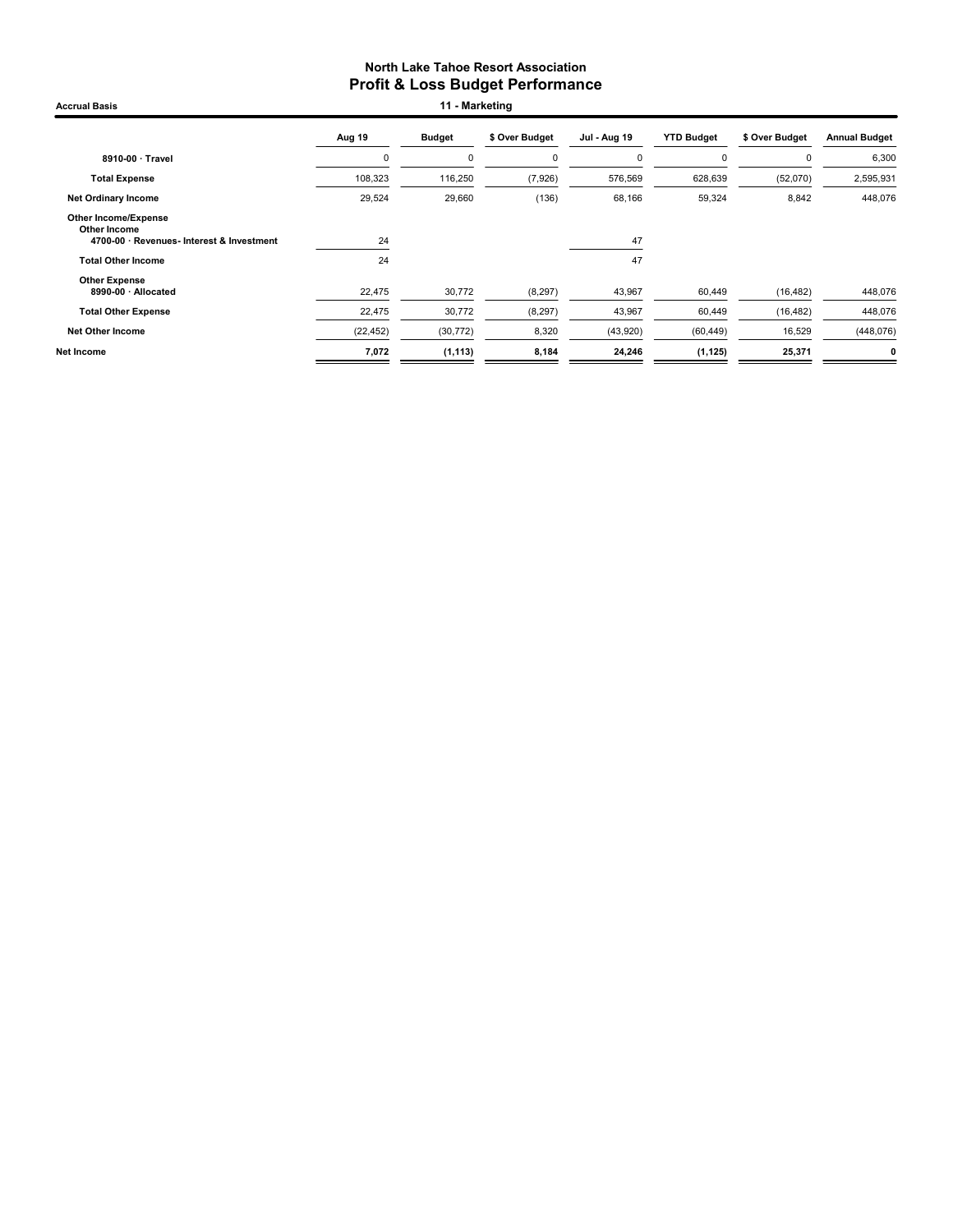| 30 - Conference<br><b>Accrual Basis</b>                                                                                                                                                                                                                                                                                                                                                                                                                                                                                                                                                                          |                                                                                                                                          |                                                                                                                            |                                                                                                                   |                                                                                                                                     |                                                                                                                                    |                                                                                                                     |                                                                                                                                                   |  |  |
|------------------------------------------------------------------------------------------------------------------------------------------------------------------------------------------------------------------------------------------------------------------------------------------------------------------------------------------------------------------------------------------------------------------------------------------------------------------------------------------------------------------------------------------------------------------------------------------------------------------|------------------------------------------------------------------------------------------------------------------------------------------|----------------------------------------------------------------------------------------------------------------------------|-------------------------------------------------------------------------------------------------------------------|-------------------------------------------------------------------------------------------------------------------------------------|------------------------------------------------------------------------------------------------------------------------------------|---------------------------------------------------------------------------------------------------------------------|---------------------------------------------------------------------------------------------------------------------------------------------------|--|--|
|                                                                                                                                                                                                                                                                                                                                                                                                                                                                                                                                                                                                                  | Aug 19                                                                                                                                   | <b>Budget</b>                                                                                                              | \$ Over Budget                                                                                                    | Jul - Aug 19                                                                                                                        | <b>YTD Budget</b>                                                                                                                  | \$ Over Budget                                                                                                      | <b>Annual Budget</b>                                                                                                                              |  |  |
| <b>Ordinary Income/Expense</b>                                                                                                                                                                                                                                                                                                                                                                                                                                                                                                                                                                                   |                                                                                                                                          |                                                                                                                            |                                                                                                                   |                                                                                                                                     |                                                                                                                                    |                                                                                                                     |                                                                                                                                                   |  |  |
| Income<br>4050-00 County of Placer TOT Funding<br>4600-00 Commissions                                                                                                                                                                                                                                                                                                                                                                                                                                                                                                                                            | 30,443                                                                                                                                   | 30,443                                                                                                                     | (0)                                                                                                               | 63,654                                                                                                                              | 63,654                                                                                                                             | (0)                                                                                                                 | 383,252                                                                                                                                           |  |  |
| 4601-00 Commissions - South Shore<br>4600-00 · Commissions - Other                                                                                                                                                                                                                                                                                                                                                                                                                                                                                                                                               | $\mathbf 0$<br>3,026                                                                                                                     | $\mathbf 0$<br>2,913                                                                                                       | $\Omega$<br>113                                                                                                   | 6,563<br>3,708                                                                                                                      | $\Omega$<br>2,913                                                                                                                  | 6,563<br>795                                                                                                        | $\mathbf 0$<br>28,276                                                                                                                             |  |  |
| Total 4600-00 · Commissions                                                                                                                                                                                                                                                                                                                                                                                                                                                                                                                                                                                      | 3,026                                                                                                                                    | 2,913                                                                                                                      | 113                                                                                                               | 10,271                                                                                                                              | 2,913                                                                                                                              | 7,358                                                                                                               | 28,276                                                                                                                                            |  |  |
| <b>Total Income</b>                                                                                                                                                                                                                                                                                                                                                                                                                                                                                                                                                                                              | 33,469                                                                                                                                   | 33,356                                                                                                                     | 113                                                                                                               | 73,925                                                                                                                              | 66,567                                                                                                                             | 7,358                                                                                                               | 411,528                                                                                                                                           |  |  |
| <b>Gross Profit</b>                                                                                                                                                                                                                                                                                                                                                                                                                                                                                                                                                                                              | 33,469                                                                                                                                   | 33,356                                                                                                                     | 113                                                                                                               | 73,925                                                                                                                              | 66,567                                                                                                                             | 7,358                                                                                                               | 411,528                                                                                                                                           |  |  |
| <b>Expense</b><br>5000-00 · Salaries & Wages<br>5010-00 · Sales Commissions<br>5020-00 · P/R - Tax Expense<br>5030-00 · P/R - Health Insurance Expense<br>5040-00 · P/R - Workmans Comp<br>5060-00 $\cdot$ 401 (k)<br>5061-00 · 401k Profit Sharing<br>5070-00 Other Benefits and Expenses<br>5000-00 · Salaries & Wages - Other<br>Total 5000-00 · Salaries & Wages<br>$5100-00 \cdot$ Rent<br>5110-00 · Utilities<br>5140-00 · Repairs & Maintenance<br>5150-00 Office - Cleaning<br>5100-00 · Rent - Other<br>Total 5100-00 · Rent<br>5310-00 · Telephone<br>5320-00 · Telephone<br>Total 5310-00 · Telephone | 4.141<br>960<br>2,613<br>116<br>554<br>$\mathbf 0$<br>56<br>12,204<br>20,644<br>80<br>$\mathbf 0$<br>128<br>1,146<br>1,354<br>294<br>294 | 800<br>1,064<br>1,754<br>88<br>501<br>80<br>$\Omega$<br>12,514<br>16,800<br>66<br>45<br>94<br>1,025<br>1,230<br>300<br>300 | 3.341<br>(104)<br>859<br>29<br>54<br>(80)<br>56<br>(310)<br>3,845<br>14<br>(45)<br>34<br>121<br>124<br>(6)<br>(6) | 6.017<br>1,886<br>3,996<br>199<br>1,065<br>$\mathbf 0$<br>73<br>24,962<br>38,197<br>179<br>0<br>228<br>2,291<br>2,699<br>569<br>569 | 1.600<br>2,127<br>3,508<br>175<br>1,001<br>160<br>$\Omega$<br>25,028<br>33,600<br>132<br>90<br>188<br>2,050<br>2,460<br>600<br>600 | 4.417<br>(241)<br>488<br>24<br>64<br>(160)<br>73<br>(66)<br>4,598<br>47<br>(90)<br>40<br>241<br>239<br>(31)<br>(31) | 9.600<br>12,764<br>21,048<br>1,051<br>6,007<br>960<br>$\Omega$<br>150,168<br>201,598<br>792<br>540<br>1,128<br>12,300<br>14,760<br>3,600<br>3,600 |  |  |
| 5420-00 Mail - USPS                                                                                                                                                                                                                                                                                                                                                                                                                                                                                                                                                                                              | 17                                                                                                                                       | 15                                                                                                                         | $\overline{2}$                                                                                                    | 33                                                                                                                                  | 30                                                                                                                                 | 3                                                                                                                   | 180                                                                                                                                               |  |  |
| 5520-00 · Supplies<br>5525-00 · Supplies- Computer <\$1000<br>5520-00 · Supplies - Other                                                                                                                                                                                                                                                                                                                                                                                                                                                                                                                         | $\pmb{0}$<br>37                                                                                                                          | 31<br>28                                                                                                                   | (31)<br>10                                                                                                        | $\pmb{0}$<br>99                                                                                                                     | 62<br>55                                                                                                                           | (62)<br>44                                                                                                          | 372<br>594                                                                                                                                        |  |  |
| Total 5520-00 · Supplies                                                                                                                                                                                                                                                                                                                                                                                                                                                                                                                                                                                         | 37                                                                                                                                       | 59                                                                                                                         | (21)                                                                                                              | 99                                                                                                                                  | 117                                                                                                                                | (18)                                                                                                                | 966                                                                                                                                               |  |  |
| 5700-00 · Equipment Support & Maintenance<br>5710-00 · Taxes, Licenses & Fees<br>5740-00 · Equipment Rental/Leasing<br>6730-00 · Marketing Cooperative/Media<br>8200-00 · Associate Relations<br>8810-00 · Dues & Subscriptions                                                                                                                                                                                                                                                                                                                                                                                  | $\mathbf 0$<br>$\mathbf 0$<br>122<br>10,576<br>0<br>$\overline{2}$                                                                       | $\mathbf 0$<br>$\mathbf 0$<br>125<br>10,576<br>80<br>20                                                                    | $\mathbf 0$<br>$\pmb{0}$<br>(3)<br>0<br>(80)<br>(18)                                                              | $\mathbf 0$<br>29<br>244<br>21,155<br>$\mathbf 0$<br>$\overline{2}$                                                                 | $\mathbf 0$<br>$\pmb{0}$<br>249<br>21,155<br>160<br>40                                                                             | $\mathbf 0$<br>29<br>(5)<br>$\mathbf 0$<br>(160)<br>(38)                                                            | 240<br>c<br>1,496<br>126,916<br>960<br>240                                                                                                        |  |  |
| <b>Total Expense</b>                                                                                                                                                                                                                                                                                                                                                                                                                                                                                                                                                                                             | 33,047                                                                                                                                   | 29,204                                                                                                                     | 3,842                                                                                                             | 63,028                                                                                                                              | 58,411                                                                                                                             | 4,617                                                                                                               | 350,956                                                                                                                                           |  |  |
| <b>Net Ordinary Income</b>                                                                                                                                                                                                                                                                                                                                                                                                                                                                                                                                                                                       | 423                                                                                                                                      | 4,152                                                                                                                      | (3,729)                                                                                                           | 10,897                                                                                                                              | 8,156                                                                                                                              | 2,741                                                                                                               | 60,572                                                                                                                                            |  |  |
| Other Income/Expense<br><b>Other Expense</b><br>8990-00 · Allocated                                                                                                                                                                                                                                                                                                                                                                                                                                                                                                                                              | 3,032                                                                                                                                    | 4,152                                                                                                                      | (1, 120)                                                                                                          | 5,932                                                                                                                               | 8,156                                                                                                                              | (2, 224)                                                                                                            | 60,572                                                                                                                                            |  |  |
| <b>Total Other Expense</b>                                                                                                                                                                                                                                                                                                                                                                                                                                                                                                                                                                                       | 3,032                                                                                                                                    | 4,152                                                                                                                      | (1, 120)                                                                                                          | 5,932                                                                                                                               | 8,156                                                                                                                              | (2, 224)                                                                                                            | 60,572                                                                                                                                            |  |  |
| <b>Net Other Income</b>                                                                                                                                                                                                                                                                                                                                                                                                                                                                                                                                                                                          | (3,032)                                                                                                                                  | (4, 152)                                                                                                                   | 1,120                                                                                                             | (5,932)                                                                                                                             | (8, 156)                                                                                                                           | 2,224                                                                                                               | (60, 572)                                                                                                                                         |  |  |
| Net Income                                                                                                                                                                                                                                                                                                                                                                                                                                                                                                                                                                                                       |                                                                                                                                          | $\mathbf{0}$                                                                                                               | (2,609)                                                                                                           | 4,965                                                                                                                               | 0                                                                                                                                  | 4,965                                                                                                               | $\mathbf{0}$                                                                                                                                      |  |  |
|                                                                                                                                                                                                                                                                                                                                                                                                                                                                                                                                                                                                                  | (2,609)                                                                                                                                  |                                                                                                                            |                                                                                                                   |                                                                                                                                     |                                                                                                                                    |                                                                                                                     |                                                                                                                                                   |  |  |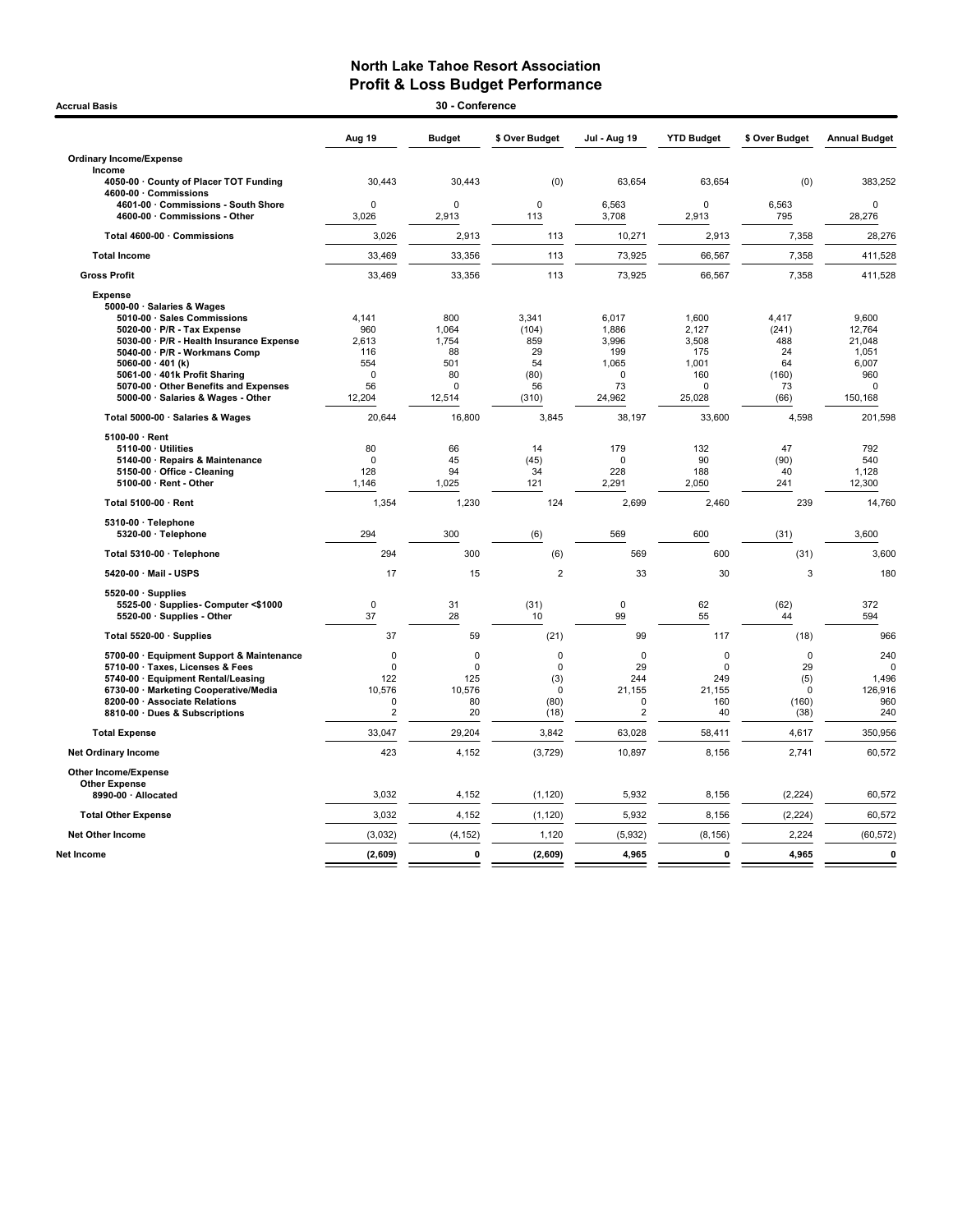Accrual Basis 42 - Visitor Center

|                                                                                                                                                                                                                                                                                                             | Aug 19                                                                         | <b>Budget</b>                                                               | \$ Over Budget                                                             | <b>Jul - Aug 19</b>                                                     | <b>YTD Budget</b>                                                 | \$ Over Budget                                                          | <b>Annual Budget</b>                                                |
|-------------------------------------------------------------------------------------------------------------------------------------------------------------------------------------------------------------------------------------------------------------------------------------------------------------|--------------------------------------------------------------------------------|-----------------------------------------------------------------------------|----------------------------------------------------------------------------|-------------------------------------------------------------------------|-------------------------------------------------------------------|-------------------------------------------------------------------------|---------------------------------------------------------------------|
| <b>Ordinary Income/Expense</b>                                                                                                                                                                                                                                                                              |                                                                                |                                                                             |                                                                            |                                                                         |                                                                   |                                                                         |                                                                     |
| Income<br>4050-00 · County of Placer TOT Funding                                                                                                                                                                                                                                                            | 33.328                                                                         | 33.329                                                                      | (1)                                                                        | 64.659                                                                  | 64,660                                                            | (1)                                                                     | 398.306                                                             |
| 46000 · Merchandise Sales<br>4502-00 · Non-Retail VIC income<br>46000 · Merchandise Sales - Other                                                                                                                                                                                                           | $\Omega$<br>14,088                                                             | 400<br>12,700                                                               | (400)<br>1,388                                                             | 20<br>28,442                                                            | 800<br>29,700                                                     | (780)<br>(1,258)                                                        | 4,800<br>108,100                                                    |
| Total 46000 · Merchandise Sales                                                                                                                                                                                                                                                                             | 14,088                                                                         | 13,100                                                                      | 988                                                                        | 28,462                                                                  | 30,500                                                            | (2,038)                                                                 | 112,900                                                             |
| <b>Total Income</b>                                                                                                                                                                                                                                                                                         | 47,416                                                                         | 46,429                                                                      | 987                                                                        | 93,121                                                                  | 95,160                                                            | (2,039)                                                                 | 511,206                                                             |
| <b>Gross Profit</b>                                                                                                                                                                                                                                                                                         | 47,416                                                                         | 46,429                                                                      | 987                                                                        | 93,121                                                                  | 95,160                                                            | (2,039)                                                                 | 511,206                                                             |
| <b>Expense</b><br>5000-00 · Salaries & Wages<br>5020-00 · P/R - Tax Expense<br>5030-00 · P/R - Health Insurance Expense<br>5040-00 · P/R - Workmans Comp<br>5060-00 $\cdot$ 401 (k)<br>5070-00 · Other Benefits and Expenses<br>5000-00 · Salaries & Wages - Other                                          | 1,612<br>1,913<br>815<br>498<br>16<br>17,123                                   | 1,666<br>2,225<br>765<br>680<br>80<br>17,000                                | (54)<br>(312)<br>50<br>(182)<br>(64)<br>123                                | 3,667<br>2,806<br>1,401<br>1,127<br>62<br>38,083                        | 3,430<br>4,450<br>1,575<br>1,400<br>160<br>35,000                 | 237<br>(1,644)<br>(174)<br>(273)<br>(98)<br>3,083                       | 17,362<br>26,700<br>7,856<br>6,984<br>960<br>174,600                |
| Total 5000-00 · Salaries & Wages                                                                                                                                                                                                                                                                            | 21,977                                                                         | 22,416                                                                      | (439)                                                                      | 47,146                                                                  | 46,015                                                            | 1,131                                                                   | 234,462                                                             |
| 5100-00 · Rent<br>5110-00 · Utilities<br>5140-00 · Repairs & Maintenance<br>5150-00 · Office - Cleaning<br>5100-00 · Rent - Other                                                                                                                                                                           | 377<br>120<br>26<br>6,502                                                      | 500<br>1,000<br>50<br>6,500                                                 | (123)<br>(880)<br>(24)<br>$\mathfrak{p}$                                   | 832<br>120<br>46<br>13,003                                              | 1,100<br>2,000<br>100<br>13,000                                   | (268)<br>(1,880)<br>(54)<br>$\overline{3}$                              | 7,600<br>12,000<br>2,500<br>78,800                                  |
| Total 5100-00 · Rent                                                                                                                                                                                                                                                                                        | 7,025                                                                          | 8,050                                                                       | (1,025)                                                                    | 14,001                                                                  | 16,200                                                            | (2, 199)                                                                | 100,900                                                             |
| 5310-00 · Telephone<br>5320-00 · Telephone                                                                                                                                                                                                                                                                  | 231                                                                            | 242                                                                         | (11)                                                                       | 449                                                                     | 484                                                               | (35)                                                                    | 2,904                                                               |
| Total 5310-00 · Telephone                                                                                                                                                                                                                                                                                   | 231                                                                            | 242                                                                         | (11)                                                                       | 449                                                                     | 484                                                               | (35)                                                                    | 2,904                                                               |
| 5420-00 · Mail - USPS                                                                                                                                                                                                                                                                                       | 12                                                                             | 50                                                                          | (38)                                                                       | 23                                                                      | 100                                                               | (77)                                                                    | 600                                                                 |
| 5520-00 · Supplies<br>5525-00 · Supplies- Computer <\$1000<br>5520-00 · Supplies - Other                                                                                                                                                                                                                    | $\mathbf 0$<br>321                                                             | 121<br>1,326                                                                | (121)<br>(1,005)                                                           | $\mathbf 0$<br>552                                                      | 122<br>1,676                                                      | (122)<br>(1, 124)                                                       | 1.310<br>4,894                                                      |
| Total 5520-00 · Supplies                                                                                                                                                                                                                                                                                    | 321                                                                            | 1,447                                                                       | (1, 126)                                                                   | 552                                                                     | 1,798                                                             | (1, 246)                                                                | 6,204                                                               |
| 5610-00 · Depreciation<br>5700-00 · Equipment Support & Maintenance<br>5710-00 · Taxes, Licenses & Fees<br>5740-00 · Equipment Rental/Leasing<br>5800-00 · Training Seminars<br>5850-00 Artist of Month - Commissions<br>6740-00 · Media/Collateral/Production<br>6742-00 · Non-NLT Co-Op Marketing Program | 118<br>$\Omega$<br>$\mathbf 0$<br>202<br>$\mathbf 0$<br>449<br>$\Omega$<br>200 | 118<br>100<br>$\mathbf 0$<br>235<br>$\mathbf 0$<br>360<br>$\Omega$<br>1,000 | (0)<br>(100)<br>$\Omega$<br>(33)<br>$\mathbf 0$<br>89<br>$\Omega$<br>(800) | 236<br>$\Omega$<br>20<br>424<br>$\mathbf 0$<br>1,175<br>$\Omega$<br>400 | 236<br>200<br>$\mathbf 0$<br>470<br>0<br>720<br>$\Omega$<br>2,000 | (0)<br>(200)<br>20<br>(46)<br>$\mathbf 0$<br>455<br>$\Omega$<br>(1,600) | 1,180<br>1,200<br>155<br>2,820<br>3,000<br>4,320<br>3,000<br>12,000 |
| 8100-00 · Cost of Goods Sold<br>51100 · Freight and Shipping Costs<br>52500 · Purchase Discounts<br>59900 · POS Inventory Adjustments                                                                                                                                                                       | 111<br>(1)<br>(4)                                                              | 200                                                                         | (89)                                                                       | 329<br>(1)<br>ĥ                                                         | 400                                                               | (71)                                                                    | 1,190                                                               |
| 8100-00 Cost of Goods Sold - Other                                                                                                                                                                                                                                                                          | 6,989                                                                          | 6,350                                                                       | 639                                                                        | 14,257                                                                  | 14,850                                                            | (593)                                                                   | 54,050                                                              |
| Total 8100-00 · Cost of Goods Sold                                                                                                                                                                                                                                                                          | 7,095                                                                          | 6,550                                                                       | 545                                                                        | 14,591                                                                  | 15,250                                                            | (659)                                                                   | 55,240                                                              |
| 8200-00 · Associate Relations<br>8500-00 · Credit Card Fees<br>8700-00 · Automobile Expenses<br>8750-00 · Meals/Meetings<br>8810-00 · Dues & Subscriptions<br>8910-00 Travel                                                                                                                                | $\Omega$<br>390<br>26<br>27<br>$\mathbf 0$<br>$\mathsf 0$                      | 58<br>459<br>100<br>65<br>$\mathbf 0$<br>0                                  | (58)<br>(69)<br>(75)<br>(38)<br>$\Omega$<br>$^{\circ}$                     | $\Omega$<br>848<br>62<br>27<br>$\mathbf 0$<br>0                         | 116<br>1,068<br>200<br>130<br>$\mathbf 0$<br>0                    | (116)<br>(221)<br>(138)<br>(103)<br>$\Omega$<br>$\mathbf 0$             | 696<br>3,954<br>950<br>780<br>100<br>1,500                          |
| <b>Total Expense</b>                                                                                                                                                                                                                                                                                        | 38,072                                                                         | 41,250                                                                      | (3, 178)                                                                   | 79,954                                                                  | 84,987                                                            | (5,033)                                                                 | 435,965                                                             |
| <b>Net Ordinary Income</b>                                                                                                                                                                                                                                                                                  | 9,344                                                                          | 5,179                                                                       | 4,165                                                                      | 13,167                                                                  | 10,173                                                            | 2,994                                                                   | 75,241                                                              |
| <b>Other Income/Expense</b><br><b>Other Expense</b><br>8990-00 · Allocated                                                                                                                                                                                                                                  | 3,782                                                                          | 5,179                                                                       | (1, 397)                                                                   | 7,399                                                                   | 10,173                                                            | (2,774)                                                                 | 75,243                                                              |
| <b>Total Other Expense</b>                                                                                                                                                                                                                                                                                  | 3,782                                                                          | 5,179                                                                       | (1, 397)                                                                   | 7,399                                                                   | 10,173                                                            | (2,774)                                                                 | 75,243                                                              |
| Net Other Income                                                                                                                                                                                                                                                                                            | (3, 782)                                                                       | (5, 179)                                                                    | 1,397                                                                      | (7, 399)                                                                | (10, 173)                                                         | 2,774                                                                   | (75, 243)                                                           |
| Net Income                                                                                                                                                                                                                                                                                                  | 5,561                                                                          | $\mathbf 0$                                                                 | 5,561                                                                      | 5,768                                                                   | 0                                                                 | 5,768                                                                   | (2)                                                                 |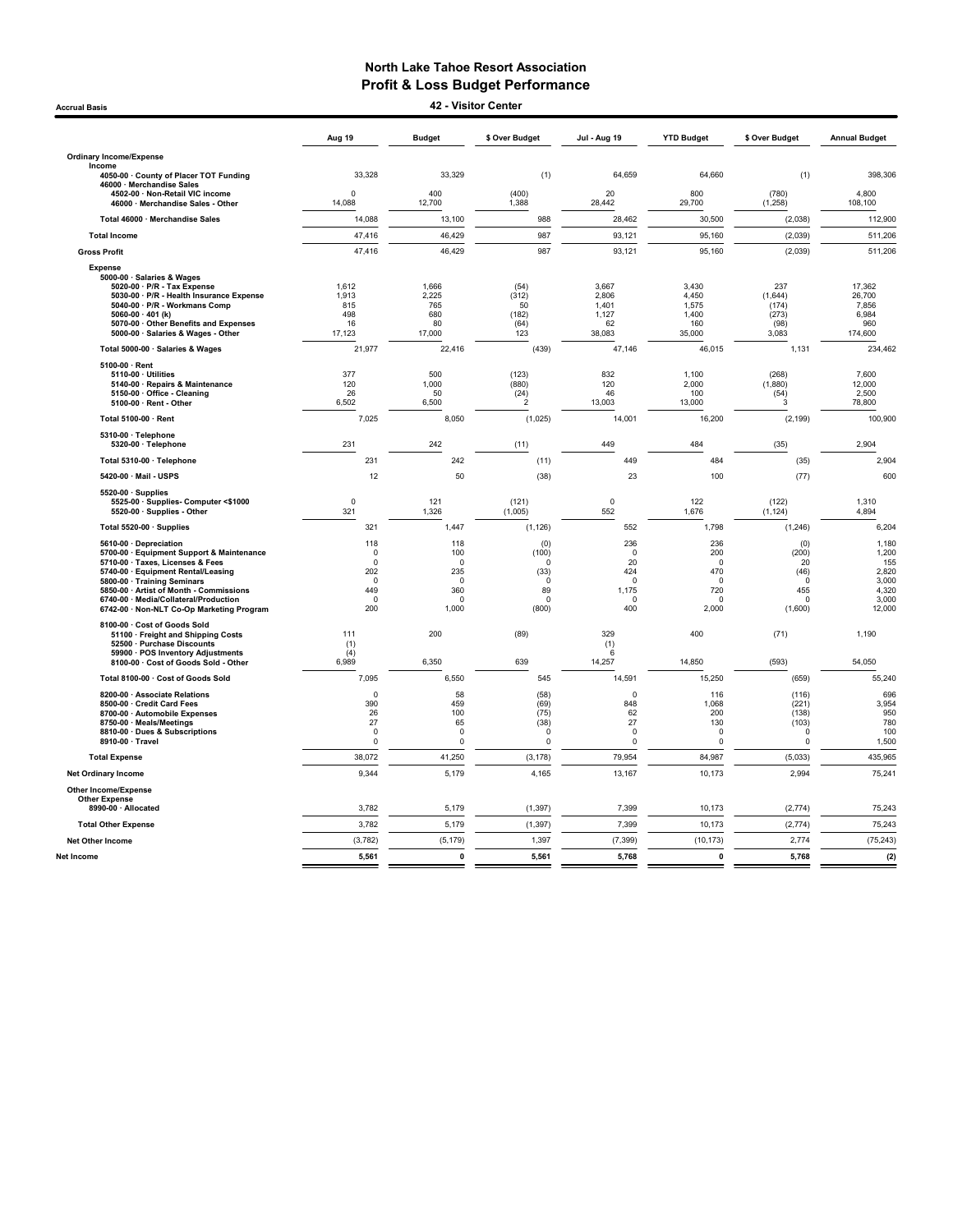**Accrual Basis** 

|                                                                            | Aug 19                     | <b>Budget</b>                 | \$ Over Bu      | <b>Jul - Aug 19</b>        | <b>YTD Budget</b> | \$ Over Bu          | Annual Bu        |
|----------------------------------------------------------------------------|----------------------------|-------------------------------|-----------------|----------------------------|-------------------|---------------------|------------------|
| <b>Ordinary Income/Expense</b>                                             |                            |                               |                 |                            |                   |                     |                  |
| Income<br>4050-00 · County of Placer TOT Funding                           | 15,329                     | 15,329                        | 0               | 31,976                     | 31,976            | 0                   | 88,866           |
| <b>Total Income</b>                                                        | 15,329                     | 15,329                        | $\mathbf 0$     | 31,976                     | 31,976            | $\mathbf 0$         | 88,866           |
| <b>Gross Profit</b>                                                        | 15,329                     | 15,329                        | $\mathbf{0}$    | 31,976                     | 31,976            | $\mathbf{0}$        | 88,866           |
| <b>Expense</b><br>5000-00 · Salaries & Wages                               |                            |                               |                 |                            |                   |                     |                  |
| 5020-00 · P/R - Tax Expense<br>5030-00 · P/R - Health Insurance Expense    | $\mathbf 0$<br>$\mathbf 0$ | 33<br>$\overline{4}$          | (33)<br>(4)     | $\mathbf 0$<br>$\mathbf 0$ | 66<br>8           | (66)<br>(8)         | 396<br>48        |
| 5040-00 · P/R - Workmans Comp                                              | $\mathbf 0$<br>$\mathbf 0$ | $\overline{4}$                | (4)             | 0<br>$\mathbf 0$           | 8                 | (8)                 | 48               |
| 5060-00 $\cdot$ 401 (k)<br>5000-00 · Salaries & Wages - Other              | 0                          | 23<br>567                     | (23)<br>(567)   | $\mathbf 0$                | 46<br>1,134       | (46)<br>(1, 134)    | 276<br>6,804     |
| Total 5000-00 · Salaries & Wages                                           | $\mathbf 0$                | 631                           | (631)           | $\mathbf 0$                | 1,262             | (1, 262)            | 7,572            |
| $5100-00 \cdot$ Rent                                                       |                            |                               |                 |                            |                   |                     |                  |
| 5110-00 · Utilities<br>5140-00 · Repairs & Maintenance                     | $\mathbf 0$<br>$\mathbf 0$ | $\overline{4}$<br>$\mathbf 0$ | (4)<br>0        | $\mathbf 0$<br>$\mathbf 0$ | 11<br>$\mathbf 0$ | (11)<br>$\Omega$    | 36<br>6          |
| 5150-00 · Office - Cleaning                                                | $\mathbf 0$                | 13                            | (13)            | $\mathbf 0$                | 13                | (13)                | 41               |
| 5100-00 · Rent - Other                                                     | $\pmb{0}$                  | 72                            | (72)            | $\mathbf 0$                | 144               | (144)               | 504              |
| Total 5100-00 · Rent                                                       | $\mathbf 0$                | 89                            | (89)            | $\mathbf 0$                | 168               | (168)               | 587              |
| 5310-00 · Telephone<br>5320-00 · Telephone                                 | $\pmb{0}$                  | 61                            | (61)            | $\pmb{0}$                  | 123               | (123)               | 230              |
| Total 5310-00 · Telephone                                                  | 0                          | 61                            | (61)            | $\mathbf 0$                | 123               | (123)               | 230              |
| 5420-00 · Mail - USPS                                                      | 0                          | 9                             | (9)             | 0                          | 9                 | (9)                 | 18               |
| 5510-00 · Insurance/Bonding<br>$5520-00 \cdot$ Supplies                    | $\mathbf 0$                | 5                             | (5)             | $\mathbf 0$                | 10                | (10)                | 64               |
| 5525-00 · Supplies- Computer <\$1000<br>5520-00 · Supplies - Other         | $\mathbf 0$<br>$\mathbf 0$ | 12<br>3,500                   | (12)<br>(3,500) | $\mathbf 0$<br>$\mathbf 0$ | 1,512<br>7,000    | (1, 512)<br>(7,000) | 1,560<br>10,510  |
| Total 5520-00 · Supplies                                                   | $\mathbf 0$                | 3,512                         | (3, 512)        | $\mathbf 0$                | 8,512             | (8, 512)            | 12,070           |
| 5740-00 · Equipment Rental/Leasing<br>5900-00 · Professional Fees          | 0                          | 77                            | (77)            | 0                          | 80                | (80)                | 216              |
| 5921-00 · Professional Fees - Other<br>5900-00 · Professional Fees - Other | 10,000<br>0                | 10,000                        | (10,000)        | 20,148<br>0                | 20,000            | (20,000)            | 55,000           |
| Total 5900-00 · Professional Fees                                          | 10,000                     | 10,000                        | $\mathbf 0$     | 20,148                     | 20,000            | 148                 | 55,000           |
| 8700-00 · Automobile Expenses                                              | $\mathbf 0$                | 0                             | $\mathbf 0$     | $\mathbf 0$                | $\mathbf 0$       | 0                   | 25               |
| 8750-00 · Meals/Meetings<br>8810-00 · Dues & Subscriptions                 | 0<br>0                     | 0<br>46                       | 0<br>(46)       | $\mathbf 0$<br>0           | $\mathbf 0$<br>46 | $\mathbf 0$<br>(46) | 4<br>$\mathbf 0$ |
| <b>Total Expense</b>                                                       | 10,000                     | 14,430                        | (4, 430)        | 20,148                     | 30,210            | (10,063)            | 75,786           |
| <b>Net Ordinary Income</b>                                                 | 5,329                      | 899                           | 4,430           | 11,829                     | 1,766             | 10,063              | 13,080           |
| <b>Other Income/Expense</b><br><b>Other Expense</b>                        |                            |                               |                 |                            |                   |                     |                  |
| 8990-00 · Allocated                                                        | 656                        | 899                           | (243)           | 1,284                      | 1,766             | (482)               | 13,080           |
| <b>Total Other Expense</b>                                                 | 656                        | 899                           | (243)           | 1,284                      | 1,766             | (482)               | 13,080           |
| <b>Net Other Income</b>                                                    | (656)                      | (899)                         | 243             | (1, 284)                   | (1,766)           | 482                 | (13,080)         |
| Net Income                                                                 | 4,673                      | $\mathbf 0$                   | 4,673           | 10.544                     | $\mathbf{0}$      | 10,544              | 0                |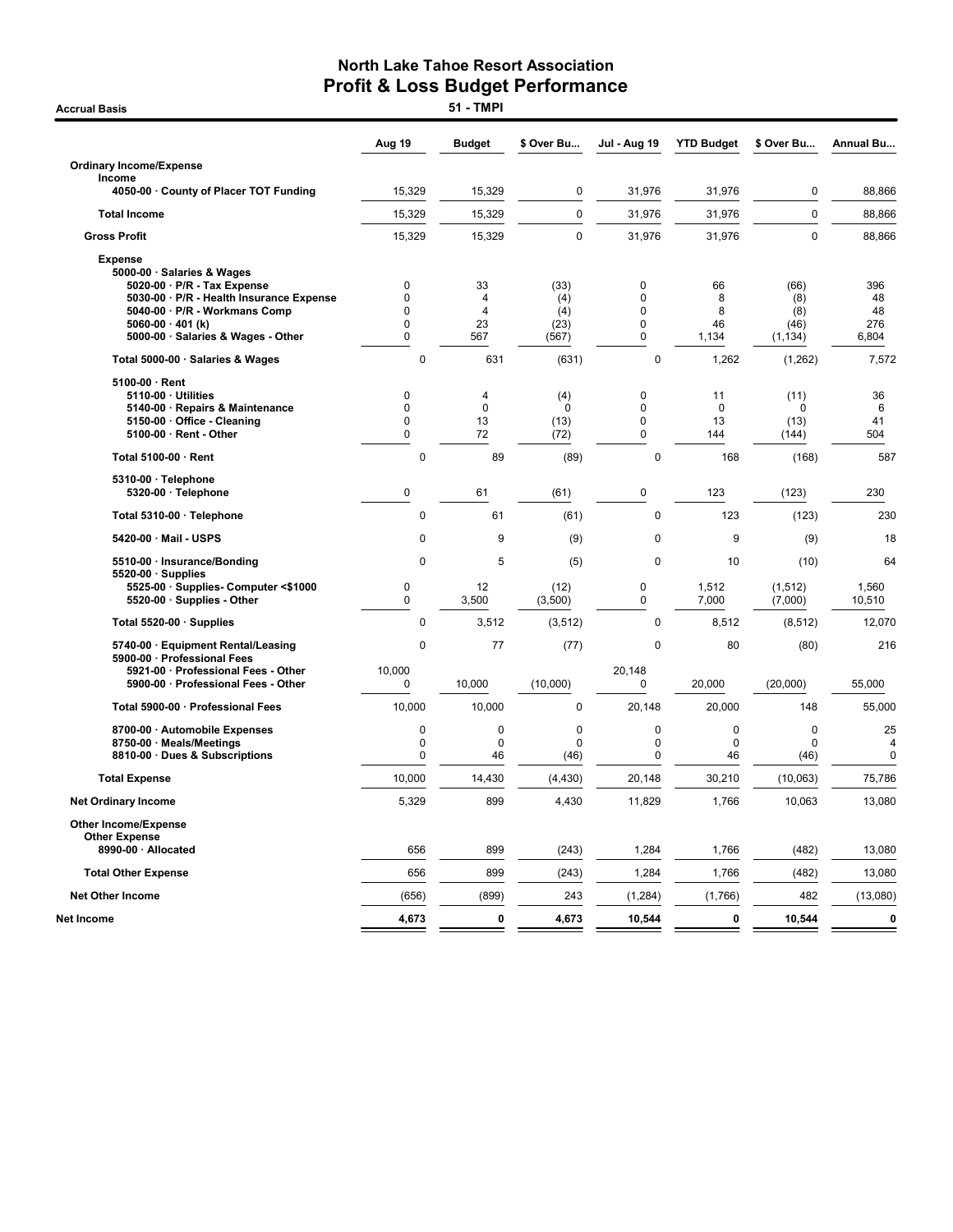| <b>Accrual Basis</b>                                                                                                                                                                                                                                                        | 60 - Membership                                    |                                                     |                                                 |                                        |                                    |                                                       |                                                  |  |
|-----------------------------------------------------------------------------------------------------------------------------------------------------------------------------------------------------------------------------------------------------------------------------|----------------------------------------------------|-----------------------------------------------------|-------------------------------------------------|----------------------------------------|------------------------------------|-------------------------------------------------------|--------------------------------------------------|--|
|                                                                                                                                                                                                                                                                             | Aug 19                                             | <b>Budget</b>                                       | \$ Over Budget                                  | <b>Jul - Aug 19</b>                    | <b>YTD Budget</b>                  | \$ Over Budget                                        | <b>Annual Budget</b>                             |  |
| <b>Ordinary Income/Expense</b>                                                                                                                                                                                                                                              |                                                    |                                                     |                                                 |                                        |                                    |                                                       |                                                  |  |
| Income<br>4200-00 · Membership Dues Revenue<br>4250-00 · Revenues-Membership Activities<br>4250-01 · Community Awards                                                                                                                                                       | 11,102                                             | 10,833                                              | 268                                             | 22,170                                 | 21,667                             | 504                                                   | 130.000                                          |  |
| 4250-04 · Silent Auction<br>4250-05 · Sponsorships                                                                                                                                                                                                                          | 0<br>0                                             | 0<br>0                                              | 0<br>0                                          | 0<br>0                                 | 0<br>$\mathbf 0$                   | 0<br>0                                                | 17,000<br>17,000                                 |  |
| 4250-01 Community Awards - Other                                                                                                                                                                                                                                            | 0<br>$\mathbf 0$                                   | 0<br>$\mathbf 0$                                    | 0<br>$\mathbf 0$                                | 0<br>0                                 | $\pmb{0}$<br>0                     | 0<br>$\mathsf 0$                                      | 16,000                                           |  |
| Total 4250-01 · Community Awards                                                                                                                                                                                                                                            |                                                    |                                                     |                                                 |                                        |                                    |                                                       | 50,000                                           |  |
| 4250-02 · Chamber Events<br>4250-03 · Summer/Winter Rec Luncheon<br>4251-00 · Tues AM Breakfast Club                                                                                                                                                                        | 0<br>0                                             | $\mathbf 0$<br>$\mathbf 0$                          | 0<br>$\mathbf 0$                                | 0<br>0                                 | 0<br>$\mathbf 0$                   | $\mathbf 0$<br>$\mathbf 0$                            | 2,500<br>2,700                                   |  |
| 4251-01 · Tues AM Breakfast Club Sponsors<br>4251-00 · Tues AM Breakfast Club - Other                                                                                                                                                                                       | $\Omega$<br>635                                    | 583<br>0                                            | (583)<br>635                                    | $\mathbf 0$<br>635                     | 1,167<br>0                         | (1, 167)<br>635                                       | 7,000<br>3,000                                   |  |
| Total 4251-00 · Tues AM Breakfast Club                                                                                                                                                                                                                                      | 635                                                | 583                                                 | 52                                              | 635                                    | 1,167                              | (532)                                                 | 10,000                                           |  |
| 4250-00 · Revenues-Membership Activities - Other                                                                                                                                                                                                                            | 915                                                |                                                     |                                                 | 1,515                                  |                                    |                                                       |                                                  |  |
| Total 4250-00 · Revenues-Membership Activities                                                                                                                                                                                                                              | 1,550                                              | 583                                                 | 967                                             | 2,150                                  | 1,167                              | 983                                                   | 65,200                                           |  |
| 4253-00 · Revenue-Other                                                                                                                                                                                                                                                     | 0                                                  | 333                                                 | (333)                                           | 0                                      | 667                                | (667)                                                 | 4,000                                            |  |
| <b>Total Income</b>                                                                                                                                                                                                                                                         | 12,652                                             | 11,750                                              | 902                                             | 24,320                                 | 23,500                             | 820                                                   | 199,200                                          |  |
| <b>Gross Profit</b>                                                                                                                                                                                                                                                         | 12,652                                             | 11,750                                              | 902                                             | 24,320                                 | 23,500                             | 820                                                   | 199,200                                          |  |
| <b>Expense</b><br>5000-00 · Salaries & Wages<br>5000-01 · In-Market Administration                                                                                                                                                                                          | (1, 375)                                           | (1, 375)                                            | 0                                               | (2,750)<br>477                         | (2,750)<br>869                     | 0                                                     | (16, 500)                                        |  |
| 5020-00 · P/R - Tax Expense<br>5030-00 · P/R - Health Insurance Expense<br>5040-00 · P/R - Workmans Comp<br>5060-00 $\cdot$ 401 (k)<br>5070-00 Other Benefits and Expenses<br>5000-00 · Salaries & Wages - Other                                                            | 306<br>426<br>29<br>195<br>(1)<br>5,685            | 434<br>849<br>44<br>253<br>13<br>6,329              | (128)<br>(423)<br>(16)<br>(58)<br>(14)<br>(644) | 611<br>48<br>303<br>4<br>9,182         | 1,698<br>89<br>506<br>27<br>12,658 | (392)<br>(1,087)<br>(41)<br>(203)<br>(23)<br>(3, 476) | 5,211<br>10,188<br>532<br>3,038<br>160<br>75,948 |  |
| Total 5000-00 · Salaries & Wages                                                                                                                                                                                                                                            | 5,266                                              | 6,548                                               | (1, 282)                                        | 7,873                                  | 13,096                             | (5,223)                                               | 78,577                                           |  |
| $5100-00 \cdot$ Rent                                                                                                                                                                                                                                                        |                                                    |                                                     |                                                 |                                        |                                    |                                                       |                                                  |  |
| $5110-00 \cdot$ Utilities<br>5140-00 · Repairs & Maintenance<br>5150-00 · Office - Cleaning<br>$5100-00 \cdot$ Rent - Other                                                                                                                                                 | 38<br>0<br>61<br>637                               | 36<br>44<br>27<br>497                               | $\overline{2}$<br>(44)<br>34<br>140             | 85<br>0<br>108<br>1,274                | 72<br>88<br>53<br>994              | 13<br>(88)<br>55<br>280                               | 430<br>525<br>320<br>5,965                       |  |
| Total 5100-00 · Rent                                                                                                                                                                                                                                                        | 736                                                | 603                                                 | 133                                             | 1,468                                  | 1,207                              | 261                                                   | 7,240                                            |  |
| 5310-00 · Telephone<br>5320-00 · Telephone                                                                                                                                                                                                                                  | 117                                                | 150                                                 | (33)                                            | 225                                    | 300                                | (75)                                                  | 1,800                                            |  |
| Total 5310-00 · Telephone                                                                                                                                                                                                                                                   | 117                                                | 150                                                 | (33)                                            | 225                                    | 300                                | (75)                                                  | 1,800                                            |  |
| 5420-00 Mail USPS                                                                                                                                                                                                                                                           | 8                                                  | 8                                                   | (0)                                             | 16                                     | 17                                 | (1)                                                   | 100                                              |  |
| $5520-00 \cdot$ Supplies<br>5525-00 · Supplies- Computer <\$1000<br>5520-00 · Supplies - Other                                                                                                                                                                              | 0<br>18                                            | 42<br>83                                            | (42)<br>(66)                                    | 0<br>47                                | 83<br>167                          | (83)<br>(120)                                         | 500<br>1,000                                     |  |
| Total 5520-00 · Supplies                                                                                                                                                                                                                                                    | 18                                                 | 125                                                 | (107)                                           | 47                                     | 250                                | (203)                                                 | 1,500                                            |  |
| 5710-00 · Taxes, Licenses & Fees<br>5740-00 · Equipment Rental/Leasing<br>5800-00 · Training Seminars                                                                                                                                                                       | 0<br>166<br>0                                      | 0<br>225<br>21                                      | 0<br>(59)<br>(21)                               | 14<br>332<br>0                         | $\mathbf 0$<br>450<br>42           | 14<br>(118)<br>(42)                                   | 0<br>2,700<br>250                                |  |
| 5900-00 · Professional Fees<br>5921-00 · Professional Fees - Other                                                                                                                                                                                                          | 0                                                  | 83                                                  | (83)                                            | 0                                      | 167                                | (167)                                                 | 1,000                                            |  |
| Total 5900-00 · Professional Fees                                                                                                                                                                                                                                           | 0                                                  | 83                                                  | (83)                                            | $\mathbf 0$                            | 167                                | (167)                                                 | 1,000                                            |  |
| 6423-00 · Membership Activities<br>6434-00 · Community Awards Dinner<br>6435-00 · Shop Local Event<br>6436-00 · Membership - Wnt/Sum Rec Lunch<br>6437-00 · Tuesday Morning Breakfast Club<br>6442-00 · Public Relations/Website<br>6423-00 · Membership Activities - Other | 0<br>0<br>0<br>513<br>1,248<br>47                  | 0<br>$\mathbf 0$<br>$\mathbf 0$<br>500<br>417<br>50 | 0<br>0<br>0<br>13<br>831<br>(3)                 | 285<br>0<br>318<br>513<br>1,557<br>617 | 0<br>0<br>0<br>1,000<br>833<br>100 | 285<br>0<br>318<br>(487)<br>724<br>517                | 27,500<br>5,000<br>0<br>6,000<br>5,000<br>8,500  |  |
| Total 6423-00 · Membership Activities                                                                                                                                                                                                                                       | 1,808                                              | 967                                                 | 841                                             | 3,290                                  | 1,933                              | 1,357                                                 | 52,000                                           |  |
| 8200-00 · Associate Relations<br>8500-00 Credit Card Fees<br>8700-00 · Automobile Expenses<br>8750-00 · Meals/Meetings<br>8810-00 · Dues & Subscriptions<br>8920-00 · Bad Debt                                                                                              | $\mathbf 0$<br>220<br>14<br>$\mathbf 0$<br>70<br>0 | 25<br>292<br>63<br>83<br>46                         | (25)<br>(72)<br>(48)<br>(83)<br>24              | 0<br>394<br>37<br>37<br>70<br>1,188    | 50<br>583<br>125<br>167<br>92      | (50)<br>(189)<br>(88)<br>(130)<br>(22)                | 300<br>3,500<br>750<br>1,000<br>550              |  |
| <b>Total Expense</b>                                                                                                                                                                                                                                                        | 8,423                                              | 9,239                                               | (816)                                           | 14,993                                 | 18,478                             | (3, 485)                                              | 151,267                                          |  |
| <b>Net Ordinary Income</b>                                                                                                                                                                                                                                                  | 4,228                                              | 2,511                                               | 1,717                                           | 9,328                                  | 5,022                              | 4,305                                                 | 47,933                                           |  |

Other Income/Expense Other Expense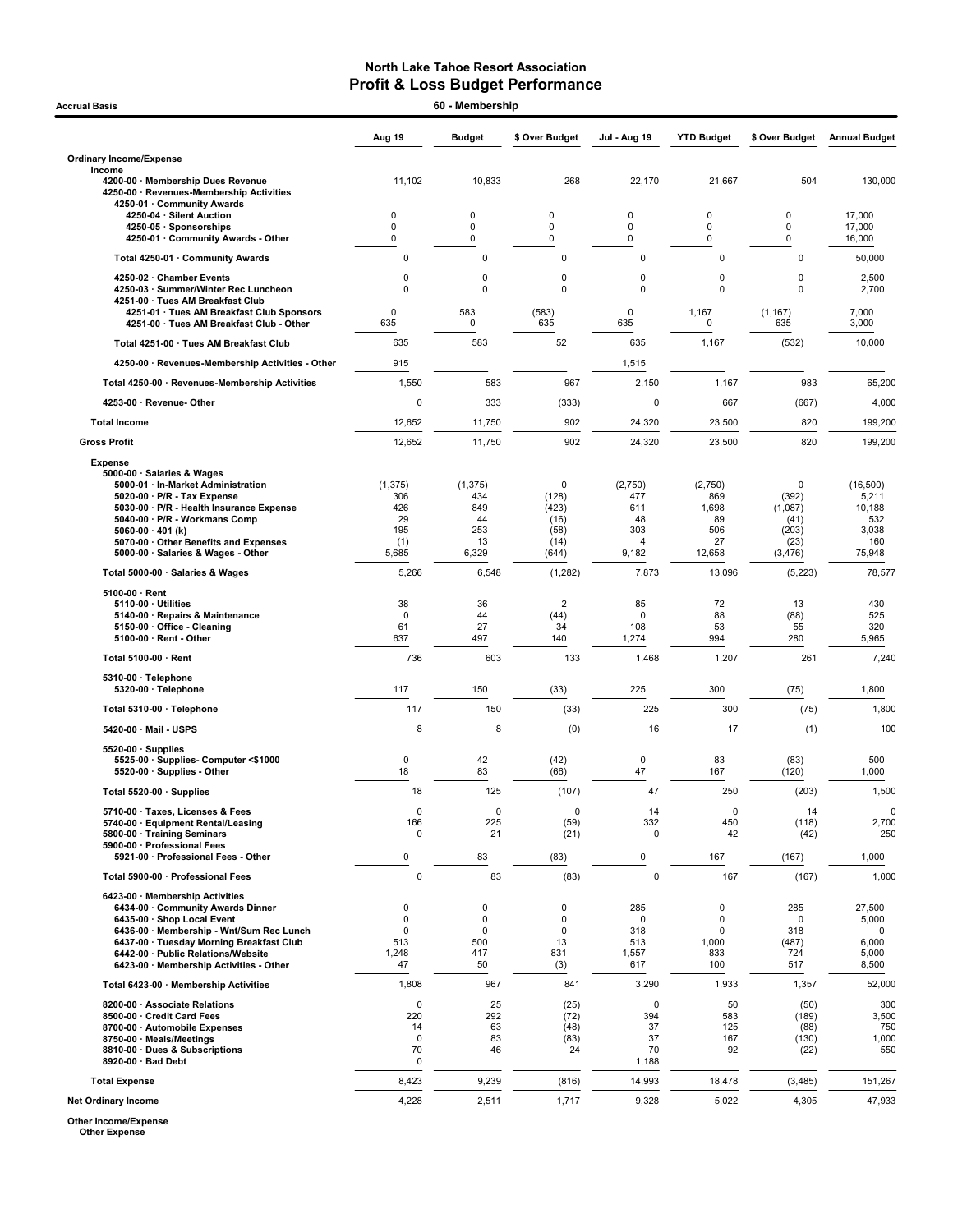| <b>Accrual Basis</b>       | 60 - Membership |               |                |              |                   |                |                      |
|----------------------------|-----------------|---------------|----------------|--------------|-------------------|----------------|----------------------|
|                            | Aug 19          | <b>Budget</b> | \$ Over Budget | Jul - Aug 19 | <b>YTD Budget</b> | \$ Over Budget | <b>Annual Budget</b> |
| 8990-00 · Allocated        | 1,313           | 1,798         | (485)          | 2,568        | 3,532             | (964)          | 26,107               |
| <b>Total Other Expense</b> | 1.313           | 1,798         | (485)          | 2,568        | 3,532             | (964)          | 26,107               |
| Net Other Income           | (1, 313)        | (1,798)       | 485            | (2,568)      | (3,532)           | 964            | (26, 107)            |
| Net Income                 | 2.916           | 713           | 2,202          | 6,759        | 1,490             | 5,269          | 21,826               |